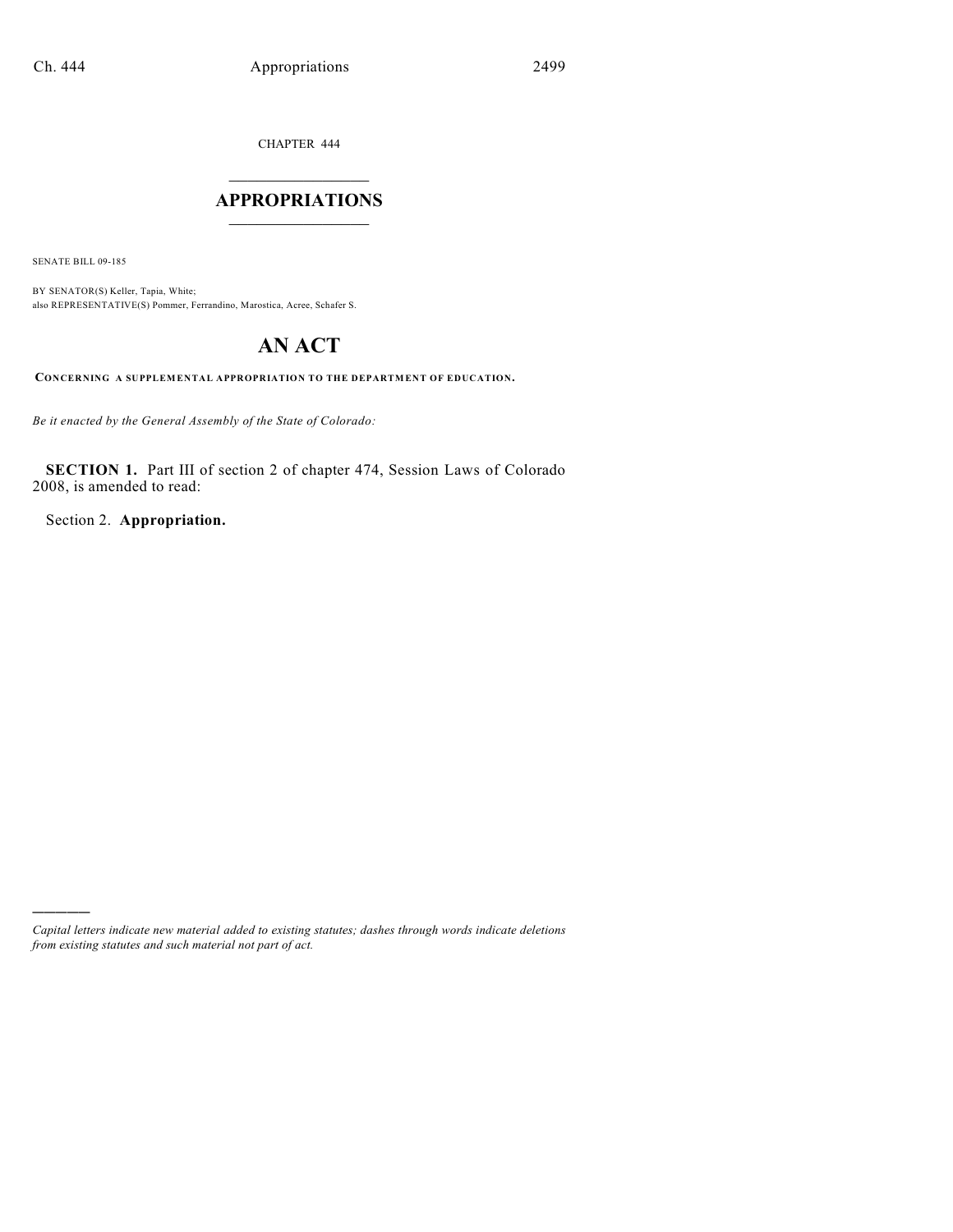|  |  | u<br>∼ |
|--|--|--------|
|  |  |        |

|                                      |       |                               | APPROPRIATION FROM                             |                      |                                       |                                |  |  |  |  |
|--------------------------------------|-------|-------------------------------|------------------------------------------------|----------------------|---------------------------------------|--------------------------------|--|--|--|--|
| <b>ITEM &amp;</b><br><b>SUBTOTAL</b> | TOTAL | <b>GENERAL</b><br><b>FUND</b> | <b>GENERAL</b><br><b>FUND</b><br><b>EXEMPT</b> | CASH<br><b>FUNDS</b> | <b>REAPPROPRIATED</b><br><b>FUNDS</b> | <b>FEDERAL</b><br><b>FUNDS</b> |  |  |  |  |
| Φ                                    |       |                               |                                                |                      |                                       |                                |  |  |  |  |

### **PART III DEPARTMENT OF EDUCATION**

#### **(1) MANAGEMENT AND ADMINISTRATION ADMINISTRATION5a**

| (A) Administration and Centrally-Appropriated Line Items |           |              |                      |                       |         |
|----------------------------------------------------------|-----------|--------------|----------------------|-----------------------|---------|
| State Board of Education                                 | 220,283   | 220,283      |                      |                       |         |
|                                                          |           | $(2.0$ FTE)  |                      |                       |         |
| General Department and                                   |           |              |                      |                       |         |
| Program Administration                                   | 3,539,338 | 2,173,312    | 98,109 <sup>a</sup>  | 1,267,917             |         |
|                                                          |           | $(25.9$ FTE) | $(1.5$ FTE)          | $(12.5$ FTE)          |         |
| Office of Professional                                   |           |              |                      |                       |         |
| Services                                                 | 1,635,963 |              | 1,635,963            |                       |         |
|                                                          | 1,682,202 |              | $1,682,202^{\circ}$  |                       |         |
|                                                          |           |              | $(19.0$ FTE $)$      |                       |         |
|                                                          |           |              | $(19.8$ FTE)         |                       |         |
| Division of On-line                                      |           |              |                      |                       |         |
| Learning                                                 | 376,817   |              | 376,817 <sup>d</sup> |                       |         |
|                                                          |           |              | $(3.5$ FTE)          |                       |         |
| Health, Life, and Dental                                 | 2,493,798 | 1,353,923    | 78,978°              | $181,181^{\circ}$     | 879,716 |
| Short-term Disability                                    | 38,953    | 18,917       | $1,259^{\circ}$      | 3.711 <sup>b</sup>    | 15,066  |
| S.B. 04-257 Amortization                                 |           |              |                      |                       |         |
| <b>Equalization Disbursement</b>                         | 481,492   | 234,882      | $15,501^{\circ}$     | $45,677$ <sup>b</sup> | 185,432 |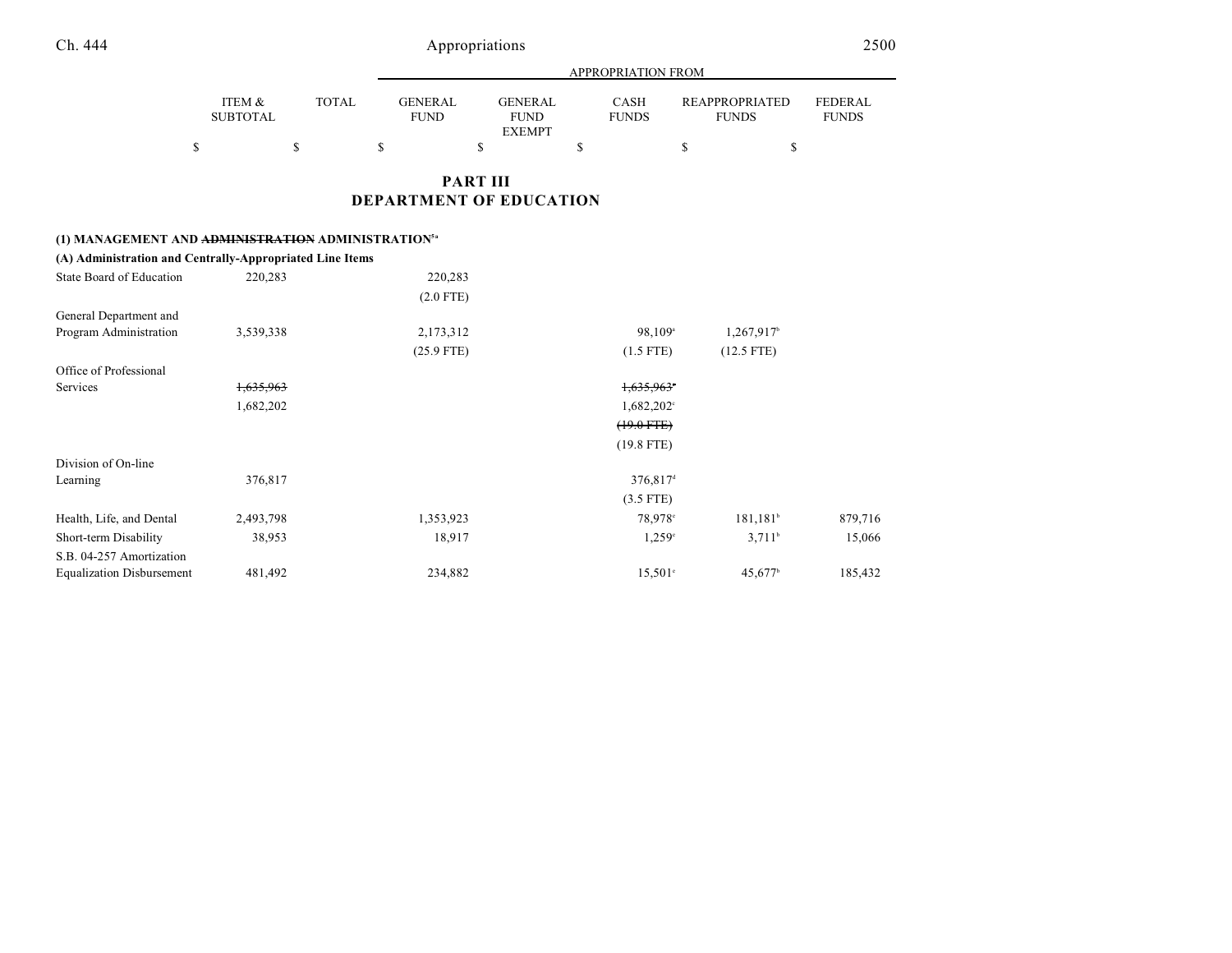| S.B. 06-235 Supplemental      |           |                |                       |                       |         |
|-------------------------------|-----------|----------------|-----------------------|-----------------------|---------|
| Amortization Equalization     |           |                |                       |                       |         |
| Disbursement                  | 221,066   | 105,468        | $7,266^{\circ}$       | $21,411$ <sup>b</sup> | 86,921  |
| Salary Survey and Senior      |           |                |                       |                       |         |
| <b>Executive Service</b>      | 1,044,492 | 521,835        | $35,413^{\circ}$      | $100,530^{\circ}$     | 386,714 |
| Performance-based Pay         |           |                |                       |                       |         |
| Awards                        | 403,242   | 165,482        | 14,928°               | $44,261$ <sup>b</sup> | 178,571 |
| Workers' Compensation         | 252,848   | 123,120        | $10,013$ °            | $19,588^{\circ}$      | 100,127 |
| Legal Services for $4,640$    |           |                |                       |                       |         |
| 6,167 hours                   | 348,464   | 179,489        | 168,975               |                       |         |
|                               | 465,362   | 279,489        | 185,873 <sup>f</sup>  |                       |         |
| Administrative Law Judge      |           |                |                       |                       |         |
| Services                      | 46,498    |                | $17,076$ <sup>s</sup> | 29,422 <sup>h</sup>   |         |
| Payment to Risk               |           |                |                       |                       |         |
| Management and Property       |           |                |                       |                       |         |
| Funds                         | 131,213   | 114,999        | 5,987 <sup>c</sup>    | $10,227$ <sup>b</sup> |         |
| Capitol Complex Leased        |           |                |                       |                       |         |
| Space                         | 557,256   | 168,066        | $60,986^\circ$        | 38,870 <sup>b</sup>   | 289,334 |
| Reprinting and                |           |                |                       |                       |         |
| <b>Distributing Laws</b>      |           |                |                       |                       |         |
| Concerning Education          | 35,480    |                | 35,480 <sup>i</sup>   |                       |         |
| <b>Emeritus Retirement</b>    | 12,793    | 12,793         |                       |                       |         |
|                               | 10,875    | 10,875         |                       |                       |         |
| (B) Information Technology    |           |                |                       |                       |         |
| <b>Information Technology</b> |           |                |                       |                       |         |
| Services                      | 1,435,888 | 923,302        |                       | 512,586               |         |
|                               | 1,423,203 | 910,617        |                       |                       |         |
| Ch. 444                       |           | Appropriations |                       |                       | 2501    |
|                               |           |                |                       |                       |         |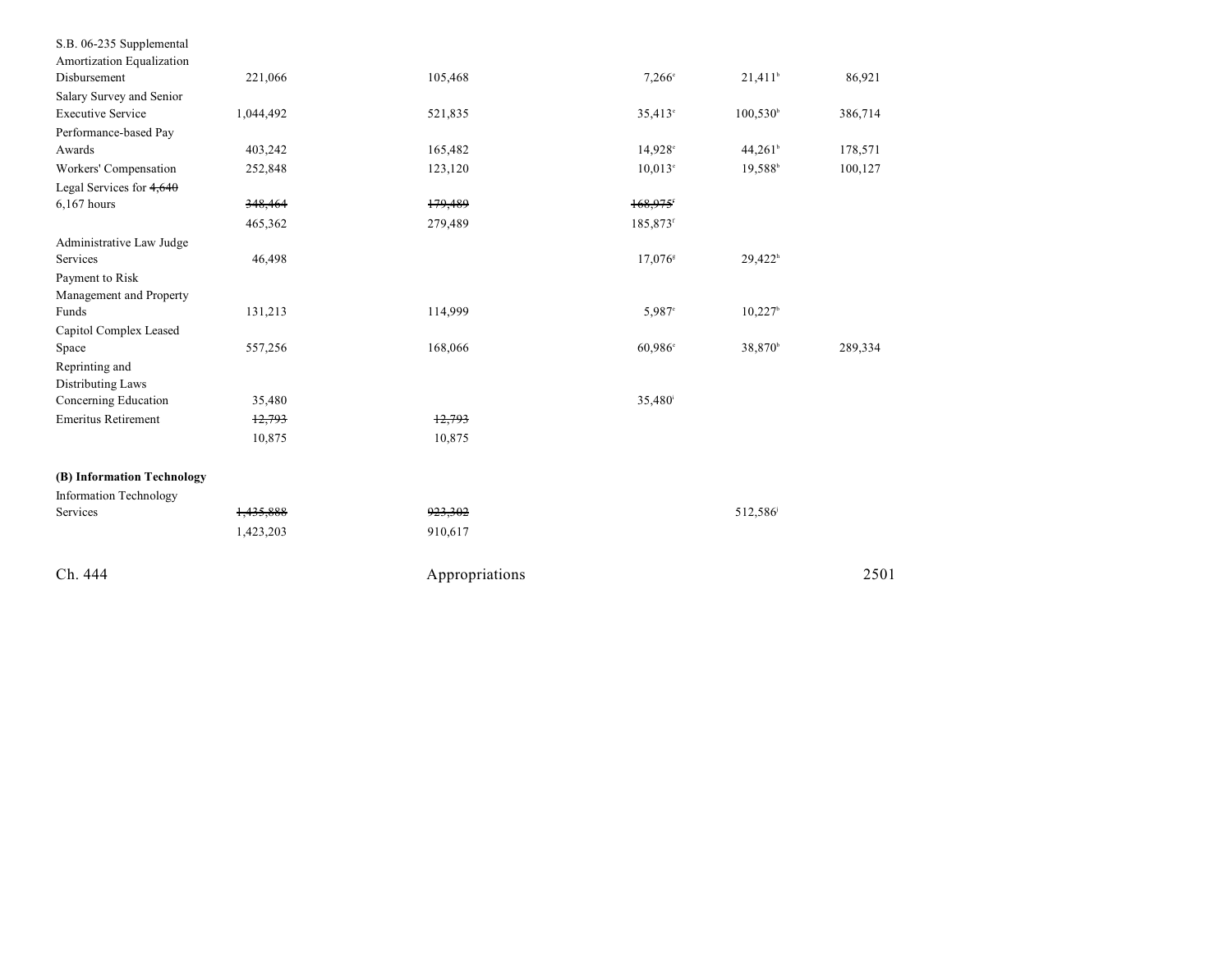## Ch. 444 Appropriations 2502

|                                                    |                           | APPROPRIATION FROM |    |                               |    |                                                |    |                      |    |                                       |                                |
|----------------------------------------------------|---------------------------|--------------------|----|-------------------------------|----|------------------------------------------------|----|----------------------|----|---------------------------------------|--------------------------------|
|                                                    | ITEM &<br><b>SUBTOTAL</b> | <b>TOTAL</b>       |    | <b>GENERAL</b><br><b>FUND</b> |    | <b>GENERAL</b><br><b>FUND</b><br><b>EXEMPT</b> |    | CASH<br><b>FUNDS</b> |    | <b>REAPPROPRIATED</b><br><b>FUNDS</b> | <b>FEDERAL</b><br><b>FUNDS</b> |
|                                                    | \$                        | \$                 | \$ |                               | \$ |                                                | \$ |                      | \$ | \$                                    |                                |
|                                                    |                           |                    |    | $(11.3$ FTE)                  |    |                                                |    |                      |    | $(5.7$ FTE)                           |                                |
| School Accountability<br>Reports and State Data    |                           |                    |    |                               |    |                                                |    |                      |    |                                       |                                |
| Reporting System                                   | 1,318,735                 |                    |    | 1,318,735                     |    |                                                |    |                      |    |                                       |                                |
|                                                    |                           |                    |    | $(3.0$ FTE)                   |    |                                                |    |                      |    |                                       |                                |
| Purchase of Services from                          |                           |                    |    |                               |    |                                                |    |                      |    |                                       |                                |
| Computer Center                                    | 47,628                    |                    |    | 47,628                        |    |                                                |    |                      |    |                                       |                                |
| <b>Multiuse Network</b>                            |                           |                    |    |                               |    |                                                |    |                      |    |                                       |                                |
| Payments                                           | 35,952                    |                    |    | 35,952                        |    |                                                |    |                      |    |                                       |                                |
| Information Technology                             |                           |                    |    |                               |    |                                                |    |                      |    |                                       |                                |
| Asset Maintenance                                  | 90,697                    |                    |    | 90,697                        |    |                                                |    |                      |    |                                       |                                |
| Disaster Recovery                                  | 19,722                    |                    |    | 19,722                        |    |                                                |    |                      |    |                                       |                                |
| (C) Assessments and Data Analyses                  |                           |                    |    |                               |    |                                                |    |                      |    |                                       |                                |
| Colorado Student                                   |                           |                    |    |                               |    |                                                |    |                      |    |                                       |                                |
| Assessment Program                                 | 20,312,396                |                    |    | 15,719,422                    |    |                                                |    |                      |    |                                       | 4,592,974                      |
|                                                    |                           |                    |    | $(5.0$ FTE)                   |    |                                                |    |                      |    |                                       | $(2.0$ FTE)                    |
| Federal Grant for State<br>Assessments and Related |                           |                    |    |                               |    |                                                |    |                      |    |                                       |                                |
| Activities                                         | 2,140,496                 |                    |    |                               |    |                                                |    |                      |    |                                       | 2,140,496                      |
|                                                    |                           |                    |    |                               |    |                                                |    |                      |    |                                       | $(5.7$ FTE)                    |

and a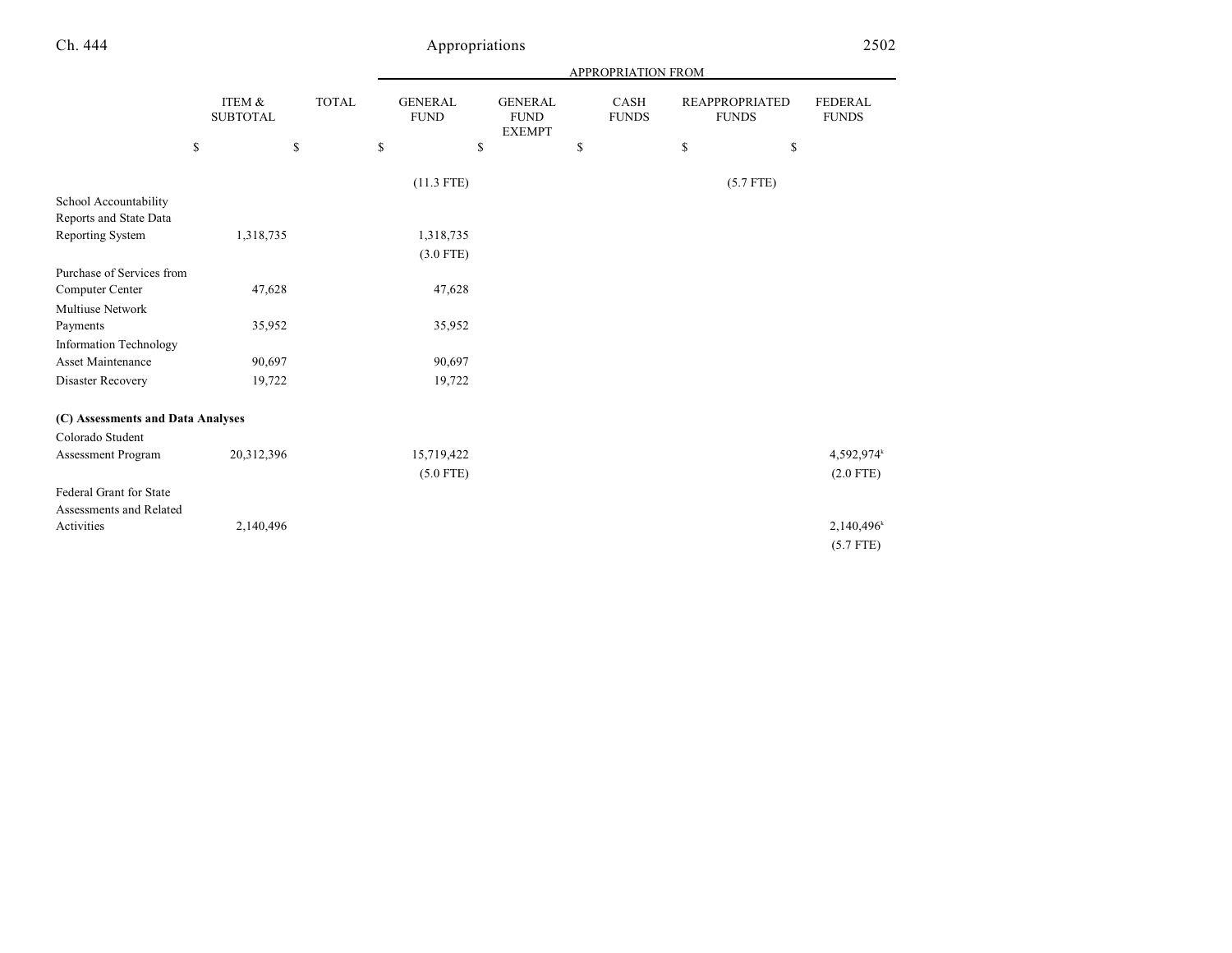| Longitudinal Analyses of           |           |            |             |                          |
|------------------------------------|-----------|------------|-------------|--------------------------|
| <b>Student Assessment</b>          |           |            |             |                          |
| Results                            | 286,732   |            | 286,732     |                          |
|                                    |           |            | $(3.0$ FTE) |                          |
| (D) State Charter School Institute |           |            |             |                          |
| <b>State Charter School</b>        |           |            |             |                          |
| Institute Administration,          |           |            |             |                          |
| Oversight, and                     |           |            |             |                          |
| Management                         | 1,738,844 |            |             | 1,738,844                |
|                                    |           |            |             | $(13.0$ FTE)             |
| Direct Administrative and          |           |            |             |                          |
| <b>Support Services Provided</b>   |           |            |             |                          |
| by the Department to the           |           |            |             |                          |
| <b>State Charter School</b>        |           |            |             |                          |
| Institute                          | 99,686    |            |             | $99,686^m$               |
|                                    |           |            |             | $(2.0$ FTE)              |
| Other Transfers to Institute       |           |            |             |                          |
| <b>Charter Schools</b>             | 1,222,000 |            |             | 1,222,000                |
|                                    | 2,013,615 |            |             | $2,013,615$ <sup>n</sup> |
| Department                         |           |            |             |                          |
| Implementation of Section          |           |            |             |                          |
| 22-30.5-501 et seq., C.R.S.        | 734,458   |            |             | 734,458                  |
|                                    |           |            |             | $(5.0$ FTE)              |
|                                    |           | 41,323,230 |             |                          |
|                                    |           | 42,263,379 |             |                          |
|                                    |           |            |             |                          |

<sup>a</sup> This amount shall be from general education development program fees.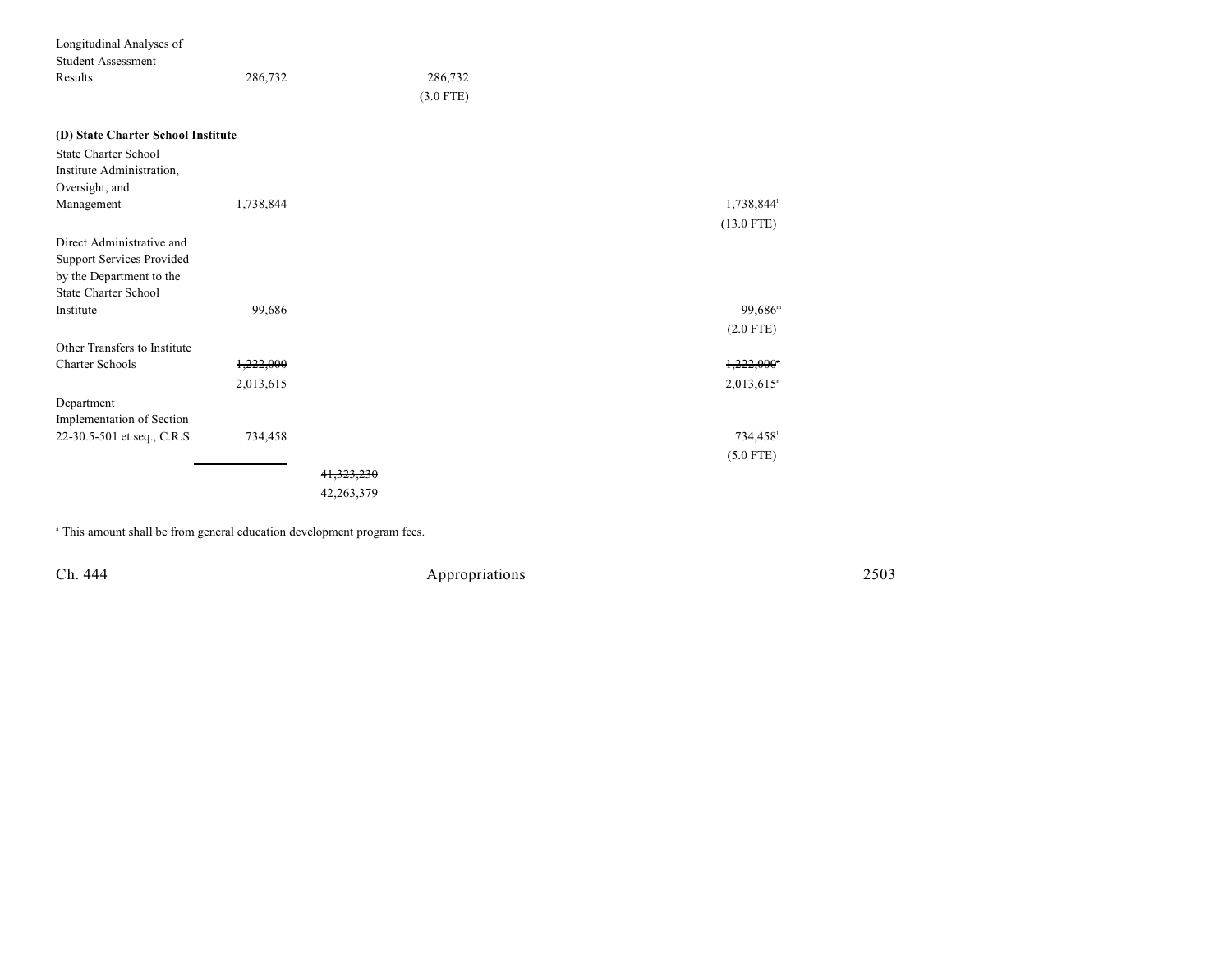|   | ITEM &          | <b>TOTAL</b> | <b>GENERAL</b> | <b>GENERAL</b> | <b>CASH</b>  | <b>REAPPROPRIATED</b> | FEDERAL      |
|---|-----------------|--------------|----------------|----------------|--------------|-----------------------|--------------|
|   | <b>SUBTOTAL</b> |              | <b>FUND</b>    | FUND           | <b>FUNDS</b> | <b>FUNDS</b>          | <b>FUNDS</b> |
|   |                 |              |                | <b>EXEMPT</b>  |              |                       |              |
| ሖ |                 |              |                |                |              |                       |              |

APPROPRIATION FROM

<sup>b</sup> These amounts shall be from indirect cost recoveries and various appropriations to the Department of Education.

This amount shall be from the Educator Licensure Cash Fund created in Section 22-60.5-112 (1), C.R.S. <sup>c</sup>

 $\alpha$ <sup>4</sup> This amount shall be from the On-line Education Cash Fund created in Section 22-30.7-107 (4) (a), C.R.S.

 Of these amounts, \$213,478 shall be from the Educator Licensure Cash Fund created in Section 22-60.5-112 (1), C.R.S., and \$16,853 shall be from general <sup>e</sup> education development program fees.

<sup>f</sup> Of this amount, \$135,180 \$152,078 shall be from the Educator Licensure Cash Fund created in Section 22-60.5-112 (1), C.R.S., and \$33,795 shall be from the On-line Education Cash Fund created in Section 22-30.7-107 (4) (a), C.R.S.

<sup>8</sup> This amount shall be from the Educator Licensure Cash Fund created in Section 22-60.5-112 (1), C.R.S.

<sup>h</sup> This amount shall be from the Assistance to Public Schools, Categorical Programs, District Programs Required by Statute, Special Education - Children with Disabilities line item.

As authorized by Section 22-2-112 (1) (i), C.R.S., publishing costs shall be paid out of State Public School Fund created in Section 22-54-114 (1), C.R.S. Specifically, this amount shall be from rental income earned on public school lands that is credited to the Public School Income Fund pursuant to Section 36-1-116 (1) (a), C.R.S., and transferred to the State Public School Fund pursuant to Section 22-54-114 (1), C.R.S.

<sup>j</sup> This amount shall be from various appropriations to the Department of Education.

<sup>k</sup> These amounts shall be from the federal grant for state assessments and related activities authorized pursuant to Title V1, Part A, Section 6113 of the federal No Child Left Behind Act of 2001.

<sup>1</sup> These amounts shall be from the Assistance to Public Schools, Public School Finance, State Share of Districts' Total Program Funding line item.

" This amount shall be from the State Charter School Institute Administration, Oversight, and Management line item.

<sup>n</sup> This amount shall be from various line items in the Assistance to Public Schools section.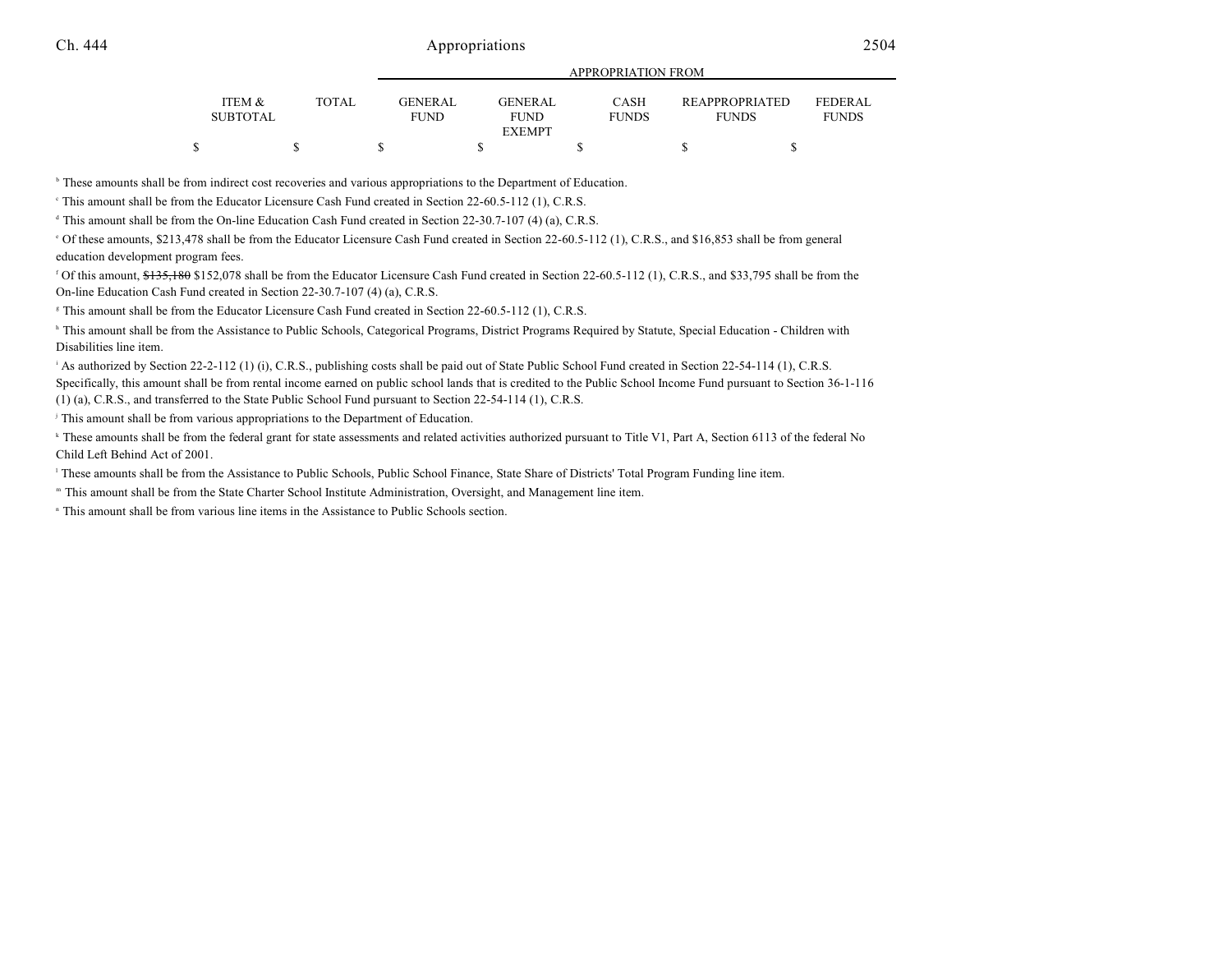| (2) ASSISTANCE TO PUBLIC SCHOOLS |               |               |                          |                          |
|----------------------------------|---------------|---------------|--------------------------|--------------------------|
| (A) Public School Finance        |               |               |                          |                          |
| Administration                   | 1,145,439     | 1,145,439     |                          |                          |
|                                  |               | $(13.0$ FTE)  |                          |                          |
| State Share of Districts'        |               |               |                          |                          |
| Total                            |               |               |                          |                          |
| Program Funding <sup>6</sup>     | 3,344,126,475 | 2,567,632,563 | 369,000,000 <sup>a</sup> | 407,493,912 <sup>+</sup> |
|                                  |               | 2,541,074,211 |                          | 434,052,264 <sup>b</sup> |
| <b>Additional State Aid</b>      |               |               |                          |                          |
| Related to Locally               |               |               |                          |                          |
| <b>Negotiated Business</b>       |               |               |                          |                          |
| <b>Incentive Agreements</b>      | 418.016       | 418,016       |                          |                          |
|                                  | 3,345,689,930 |               |                          |                          |
|                                  | 3,345,271,914 |               |                          |                          |

<sup>a</sup> This amount shall be from the General Fund Exempt Account created in Section 24-77-103.6 (2), C.R.S.

<sup>b</sup> Of this amount, \$<del>301,975,229</del> \$328,533,581 shall be from the State Education Fund created in Section 17 (4) (a) of Article IX of the State Constitution, and \$105,518,683 shall be from the State Public School Fund created in Section 22-54-114 (1), C.R.S. Pursuant to Section 17 (3) of Article IX of the Colorado Constitution, appropriations from the State Education Fund are not subject to the limitation on fiscal year spending set forth in Section 20 of Article X of the Colorado Constitution. Of the amount appropriated from the State Public School Fund, \$73,940,900 is estimated to be from federal mineral leasing revenues transferred to the State Public School Fund pursuant to Section 22-54-114 (1), C.R.S.; \$19,000,000 is estimated to be from interest earned on moneys in the Public School Fund and transferred to the State Public School Fund pursuant to Sections 22-41-106 and 22-54-114 (1), C.R.S.; \$9,491,876 shall be from rental income earned on public school lands that is credited to the Public School Income Fund pursuant to Section 36-1-116 (1) (a), C.R.S., and transferred to the State Public School Fund pursuant to Section 22-54-114 (1), C.R.S.; \$3,000,000 is estimated to be from audit recoveries credited to the State Public School Fund pursuant to Section 22-54-114 (4), C.R.S., and \$85,907 is estimated to be from reserves in the State Public School Fund.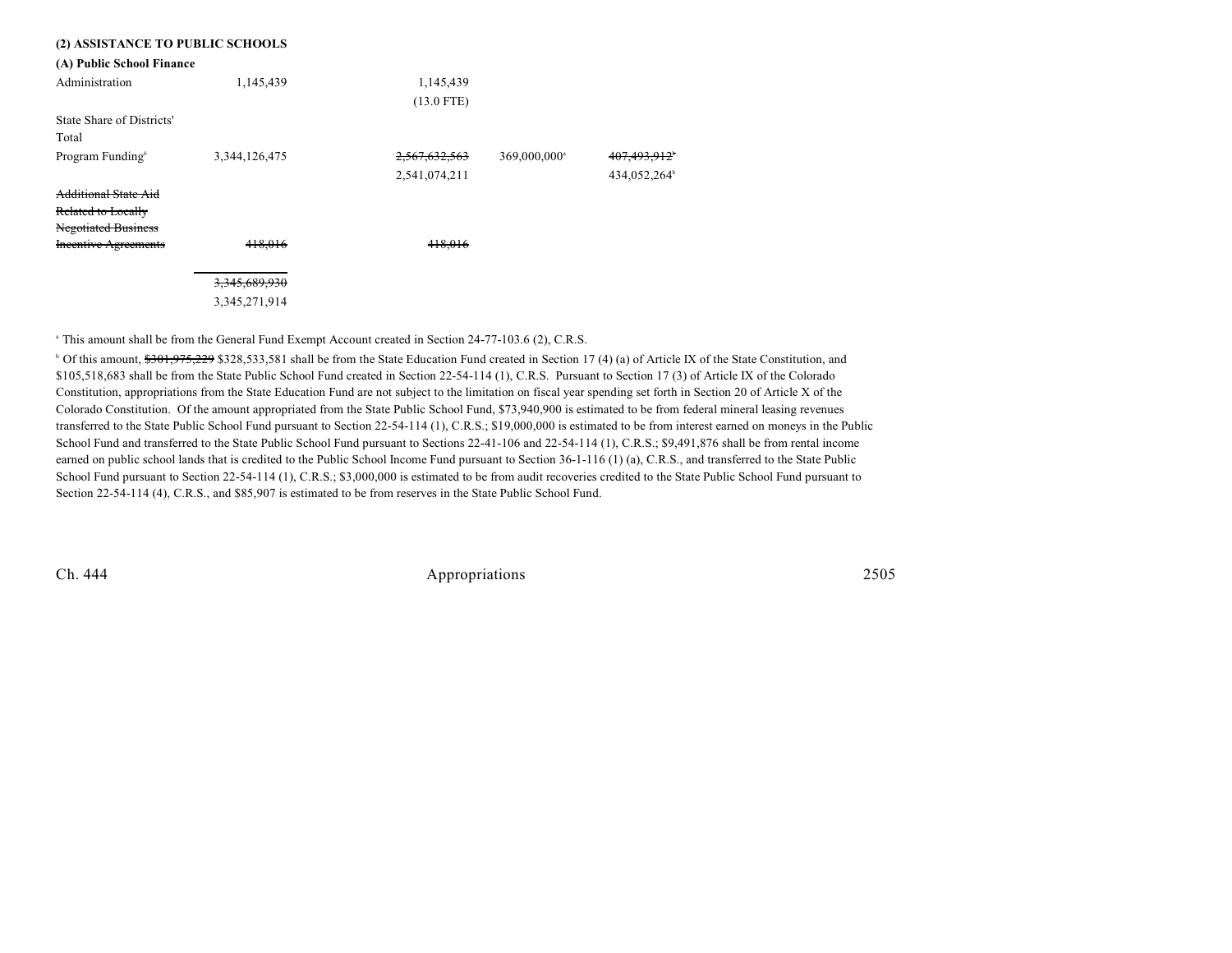|                                           |                           |              |                               | APPROPRIATION FROM                             |                         |                                       |                                |  |  |
|-------------------------------------------|---------------------------|--------------|-------------------------------|------------------------------------------------|-------------------------|---------------------------------------|--------------------------------|--|--|
|                                           | ITEM &<br><b>SUBTOTAL</b> | <b>TOTAL</b> | <b>GENERAL</b><br><b>FUND</b> | <b>GENERAL</b><br><b>FUND</b><br><b>EXEMPT</b> | CASH<br><b>FUNDS</b>    | <b>REAPPROPRIATED</b><br><b>FUNDS</b> | <b>FEDERAL</b><br><b>FUNDS</b> |  |  |
| \$                                        |                           | \$           | \$<br>\$                      |                                                | \$                      | \$                                    | \$                             |  |  |
| (B) Categorical Programs                  |                           |              |                               |                                                |                         |                                       |                                |  |  |
| (I) District Programs Required by Statute |                           |              |                               |                                                |                         |                                       |                                |  |  |
| Special Education -                       |                           |              |                               |                                                |                         |                                       |                                |  |  |
| Children with Disabilities                | 278,169,837               |              | 99, 572, 376                  |                                                | 25,789,749°             | 98,768 <sup>b</sup>                   | 152,708,944°                   |  |  |
|                                           |                           |              | 71,572,347                    |                                                | 53,789,778 <sup>a</sup> |                                       |                                |  |  |
|                                           |                           |              |                               |                                                |                         | $(0.5$ FTE)                           | $(64.0$ FTE)                   |  |  |
| English Language                          |                           |              |                               |                                                |                         |                                       |                                |  |  |
| Proficiency Program                       | 19,901,227                |              | 4,657,644                     |                                                | 3,954,413*              |                                       | 11,289,170 <sup>d</sup>        |  |  |
|                                           |                           |              | 3,101,598                     |                                                | 5,510,459 <sup>a</sup>  |                                       |                                |  |  |
|                                           |                           |              |                               |                                                |                         |                                       | $(4.6$ FTE)                    |  |  |
| (II) Other Categorical Programs           |                           |              |                               |                                                |                         |                                       |                                |  |  |
| Public School                             |                           |              |                               |                                                |                         |                                       |                                |  |  |
| Transportation                            | 45,858,842                |              | 38,079,601                    |                                                | 7,779,241°              |                                       |                                |  |  |
|                                           |                           |              | 36,922,227                    |                                                | 8,936,615°              |                                       |                                |  |  |
|                                           |                           |              | $(2.0$ FTE)                   |                                                |                         |                                       |                                |  |  |
| Transfer to the Department                |                           |              |                               |                                                |                         |                                       |                                |  |  |
| of Higher Education for                   |                           |              |                               |                                                |                         |                                       |                                |  |  |
| Distribution of State                     |                           |              |                               |                                                |                         |                                       |                                |  |  |
| <b>Assistance for Vocational</b>          |                           |              |                               |                                                |                         |                                       |                                |  |  |
| Education                                 | 21,672,472                |              | 18,349,048                    |                                                | 3,323,424*              |                                       |                                |  |  |
|                                           |                           |              | 17,792,850                    |                                                | 3,879,622 <sup>a</sup>  |                                       |                                |  |  |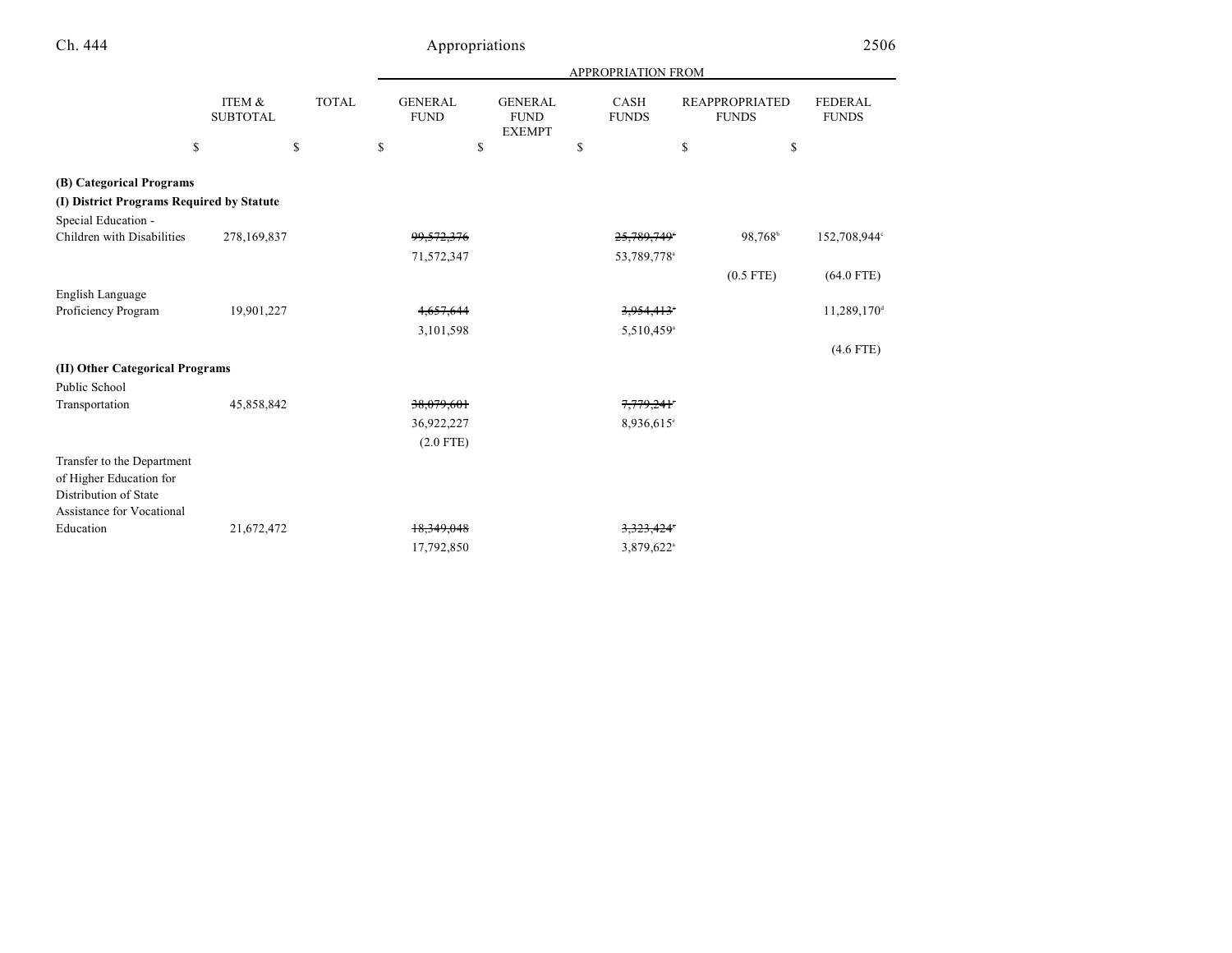| Special Education - Gifted    |             |             |                        |
|-------------------------------|-------------|-------------|------------------------|
| and Talented Children         | 8,196,099   | 7,050,000   | 1,146,099*             |
|                               |             | 5,500,000   | 2,696,099 <sup>a</sup> |
| Expelled and At-risk          |             |             |                        |
| <b>Student Services Grant</b> |             |             |                        |
| Program                       | 6,340,676   | 5,844,312   | 496,364°               |
|                               |             | 5,788,807   | 551,869 <sup>a</sup>   |
|                               |             | $(1.0$ FTE) |                        |
| Small Attendance Center       |             |             |                        |
| Aid                           | 943,333     | 834,479     | 108,854*               |
|                               |             | 787,645     | 155,688 <sup>a</sup>   |
| Comprehensive Health          |             |             |                        |
| Education                     | 705,396     | 100,000     | 605,396                |
|                               |             |             | 705,396 <sup>f</sup>   |
|                               |             |             | $(1.0$ FTE)            |
|                               | 381,787,882 |             |                        |

<sup>a</sup> These amounts shall be from the State Education Fund created in Section 17 (4) (a) of Article IX of the State Constitution. Pursuant to Section 17 (3) of Article IX of the Colorado Constitution, appropriations from the State Education Fund are not subject to the limitation on fiscal year spending set forth in Section 20 of Article X of the Colorado Constitution.

<sup>b</sup> This amount shall be from federal funds appropriated in the Department of Human Services.

This amount shall be from federal funds authorized pursuant to the federal Individuals with Disabilities Education Act.

<sup>d</sup> This amount shall be from federal funds authorized pursuant to Title III of the federal No Child Left Behind Act of 2001.

<sup>e</sup> Of this amount, \$7,329,241 \$8,486,615 shall be from the State Education Fund created in Section 17 (4) (a) of Article IX of the State Constitution, and \$450,000 shall be from the Public School Transportation Fund created in Section 22-51-103 (1), C.R.S. Pursuant to Section 17 (3) of Article IX of the Colorado Constitution, appropriations from the State Education Fund are not subject to the limitation on fiscal year spending set forth in Section 20 of Article X of the Colorado Constitution.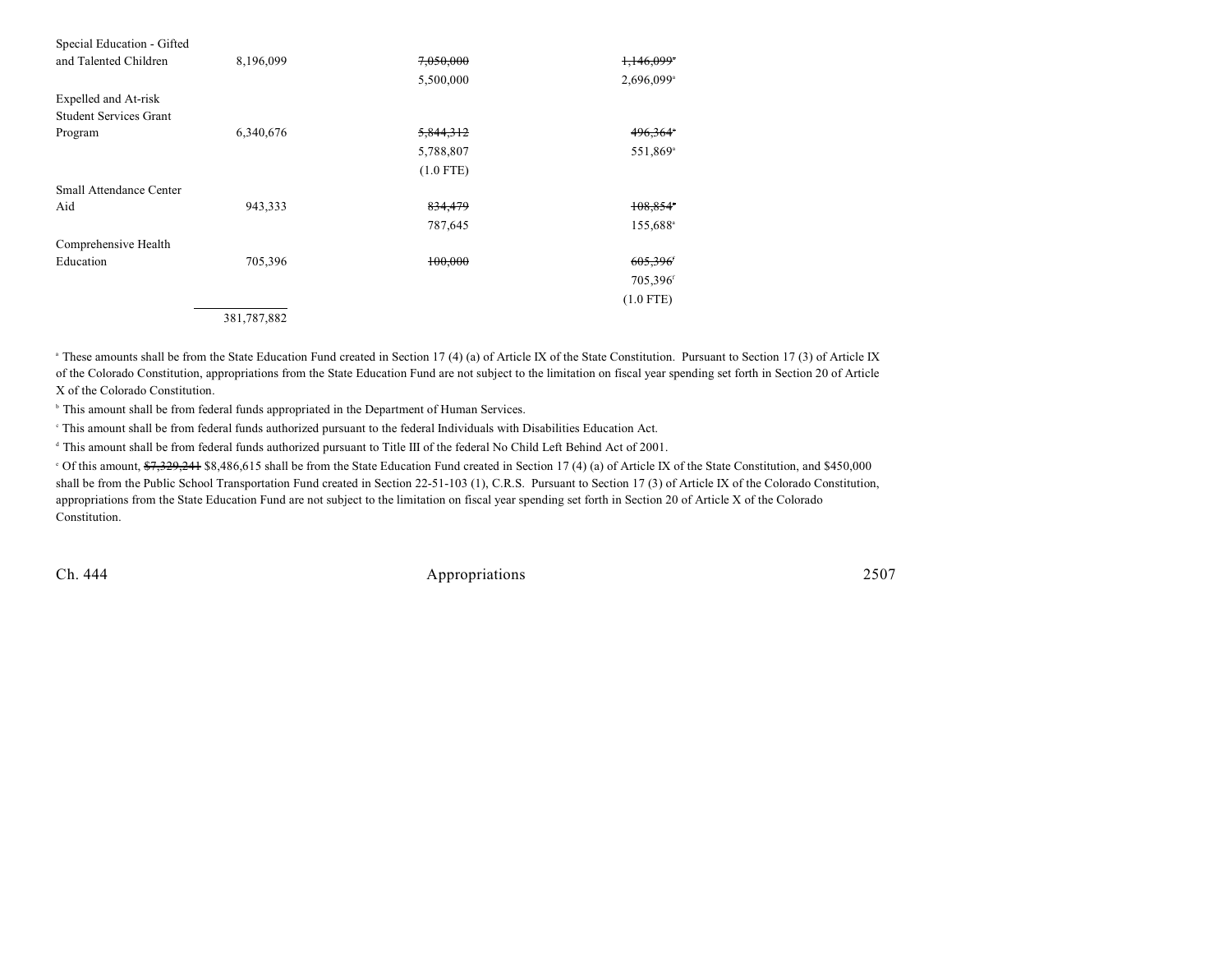|                           |              | APPROPRIATION FROM            |  |                        |  |                             |  |                                       |                                |
|---------------------------|--------------|-------------------------------|--|------------------------|--|-----------------------------|--|---------------------------------------|--------------------------------|
| ITEM &<br><b>SUBTOTAL</b> | <b>TOTAL</b> | <b>GENERAL</b><br><b>FUND</b> |  | GENERAL<br><b>FUND</b> |  | <b>CASH</b><br><b>FUNDS</b> |  | <b>REAPPROPRIATED</b><br><b>FUNDS</b> | <b>FEDERAL</b><br><b>FUNDS</b> |
|                           |              |                               |  | <b>EXEMPT</b>          |  |                             |  |                                       |                                |
|                           |              |                               |  |                        |  |                             |  |                                       |                                |

 $\alpha$ <sup>f</sup> Of this amount,  $\frac{6500,000}{1}$ , C.R.S., and  $\alpha$  from reserves in the Colorado Comprehensive Health Education Fund created in Section 22-25-109 (1), C.R.S., and \$105,396 shall be from the State Education Fund created in Section 17 (4) (a) of Article IX of the State Constitution. Pursuant to Section 17 (3) of Article IX of the Colorado Constitution, appropriations from the State Education Fund are not subject to the limitation on fiscal year spending set forth in Section 20 of Article X of the Colorado Constitution.

#### **(C) Grant Programs, Distributions, and Other Assistance**

| (I) Health and Nutrition      |            |             |                        |             |
|-------------------------------|------------|-------------|------------------------|-------------|
| <b>Federal Nutrition</b>      |            |             |                        |             |
| Programs                      | 96,122,947 | 79,936      |                        | 96,043,011  |
|                               |            | $(0.9$ FTE) |                        | $(7.1$ FTE) |
| <b>State Match for School</b> |            |             |                        |             |
| Lunch Program                 | 2,472,644  |             | 2,472,644 <sup>a</sup> |             |
| School Breakfast Program      | 500,000    | 500,000     |                        |             |
| <b>Smart Start Nutrition</b>  |            |             |                        |             |
| Program Fund                  | 700,000    | 700,000     |                        |             |
| <b>Start Smart Nutrition</b>  |            |             |                        |             |
| Program                       | 670,000    |             | 670,000 <sup>b</sup>   |             |
| S.B. 97-101 Public School     |            |             |                        |             |
| <b>Health Services</b>        | 207,747    |             | 207,747°               |             |
|                               |            |             | $(1.4$ FTE)            |             |
|                               |            |             |                        |             |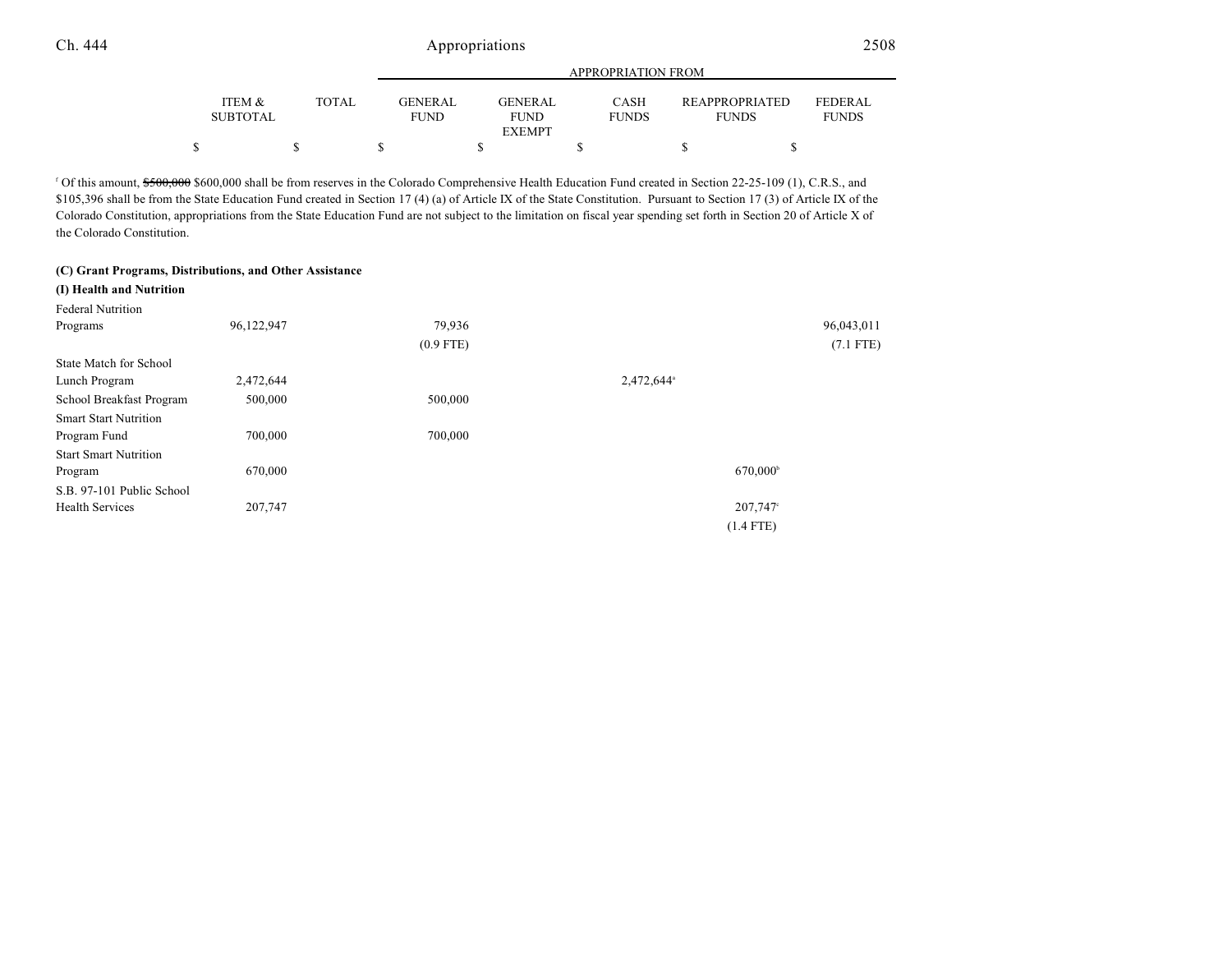| (II) Capital Construction                               |                           |                |                        |                      |
|---------------------------------------------------------|---------------------------|----------------|------------------------|----------------------|
| School Capital                                          |                           |                |                        |                      |
| <b>Construction Expenditures</b>                        |                           |                |                        |                      |
| Reserve Fund                                            | $10,000,000$ <sup>d</sup> | 10,000,000     |                        |                      |
| School Construction and                                 |                           |                |                        |                      |
| <b>Renovation Fund</b>                                  | 10,000,000                | 10,000,000     |                        |                      |
| Charter School Capital                                  |                           |                |                        |                      |
| Construction                                            | 5,000,000                 |                | 5,000,000°             |                      |
| (III) Reading and Literacy                              |                           |                |                        |                      |
| Federal Title I Reading                                 |                           |                |                        |                      |
| <b>First Grant</b>                                      | 10,918,897                |                |                        | 10,918,897f          |
|                                                         |                           |                |                        | $(15.4$ FTE)         |
| Read-to-Achieve Grant                                   |                           |                |                        |                      |
| Program                                                 | 6,675,177                 |                | 6,675,177              |                      |
|                                                         | 6,524,508                 |                | 6,524,508 <sup>s</sup> |                      |
|                                                         |                           |                | $(1.0$ FTE)            |                      |
| Family Literacy Education                               |                           |                |                        |                      |
| Fund                                                    | 200,000                   | 200,000        |                        |                      |
| Family Literacy Education                               |                           |                |                        |                      |
| Grant Program                                           | 200,000                   |                |                        | 200,000 <sup>h</sup> |
| (IV) Professional Development and Instructional Support |                           |                |                        |                      |
| Closing the Achievement                                 |                           |                |                        |                      |
| Gap                                                     | 1,800,000                 | 1,800,000      |                        |                      |
|                                                         | 1,701,000                 |                | 1,701,000°             |                      |
| <b>Content Specialists</b>                              | 433,480                   | 433,480        |                        |                      |
|                                                         |                           |                | 433,480°               |                      |
|                                                         |                           | $(4.6$ FTE)    |                        |                      |
|                                                         |                           |                |                        |                      |
| Ch. 444                                                 |                           | Appropriations |                        | 2509                 |
|                                                         |                           |                |                        |                      |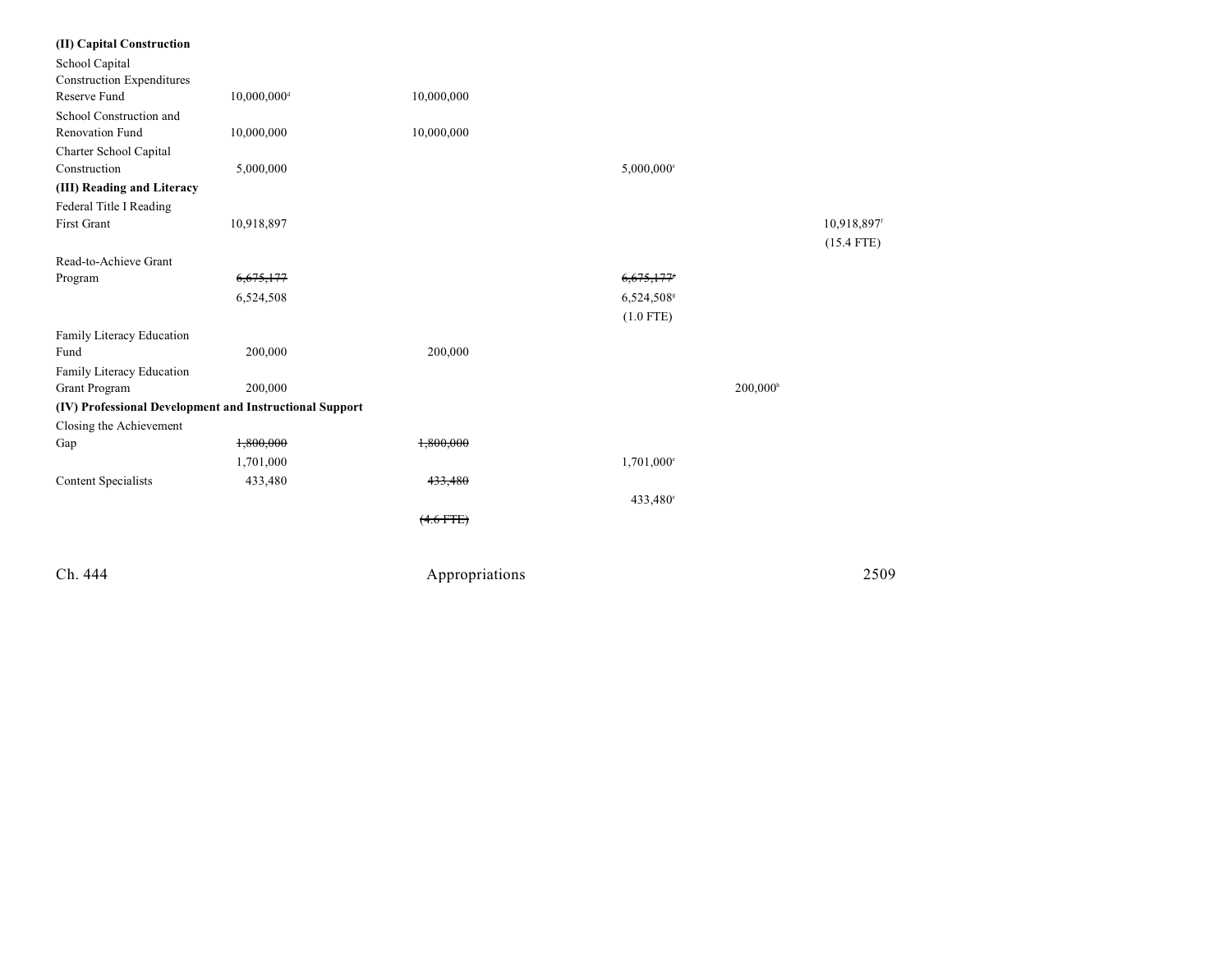|                                      |                           |              | APPROPRIATION FROM |                               |    |                                                |    |                          |                                       |                                |
|--------------------------------------|---------------------------|--------------|--------------------|-------------------------------|----|------------------------------------------------|----|--------------------------|---------------------------------------|--------------------------------|
|                                      | ITEM &<br><b>SUBTOTAL</b> | <b>TOTAL</b> |                    | <b>GENERAL</b><br><b>FUND</b> |    | <b>GENERAL</b><br><b>FUND</b><br><b>EXEMPT</b> |    | CASH<br><b>FUNDS</b>     | <b>REAPPROPRIATED</b><br><b>FUNDS</b> | <b>FEDERAL</b><br><b>FUNDS</b> |
|                                      | \$                        | \$           | \$                 |                               | \$ |                                                | \$ |                          | \$<br>\$                              |                                |
|                                      |                           |              |                    |                               |    |                                                |    | $(4.6$ FTE)              |                                       |                                |
| Science and Technology               |                           |              |                    |                               |    |                                                |    |                          |                                       |                                |
| <b>Education Fund</b>                | 300,000                   |              |                    |                               |    |                                                |    | 300,000                  |                                       |                                |
| Science and Technology               |                           |              |                    |                               |    |                                                |    |                          |                                       |                                |
| <b>Center Grant Program</b>          | 300,000                   |              |                    |                               |    |                                                |    |                          | 300,000                               |                                |
| Boards of Cooperative                |                           |              |                    |                               |    |                                                |    |                          |                                       |                                |
| Services                             | 210,000                   |              |                    | 210,000                       |    |                                                |    |                          |                                       |                                |
| Civic Education                      | 200,000                   |              |                    |                               |    |                                                |    | 200,000                  |                                       |                                |
|                                      | 2,305                     |              |                    |                               |    |                                                |    | $2,305^{\circ}$          |                                       |                                |
| National Credential Fee              |                           |              |                    |                               |    |                                                |    |                          |                                       |                                |
| Assistance                           | 125,000                   |              |                    |                               |    |                                                |    | $125,000^{\circ}$        |                                       |                                |
| Financial Literacy                   | 40,000                    |              |                    |                               |    |                                                |    | $40,000$ <sup>c</sup>    |                                       |                                |
| Colorado History Day                 | 10,000                    |              |                    |                               |    |                                                |    | $10,000$ <sup>c</sup>    |                                       |                                |
| (V) Summer and After-school Programs |                           |              |                    |                               |    |                                                |    |                          |                                       |                                |
| <b>Facility Summer School</b>        |                           |              |                    |                               |    |                                                |    |                          |                                       |                                |
| Grant Program                        | 4,800,000                 |              |                    |                               |    |                                                |    | $4,800,000$ <sup>c</sup> |                                       |                                |
| Summer School Grant                  |                           |              |                    |                               |    |                                                |    |                          |                                       |                                |
| Program                              | 1,000,000                 |              |                    |                               |    |                                                |    | 1,000,000                |                                       |                                |
|                                      | 27,105                    |              |                    |                               |    |                                                |    | $27.105^{\circ}$         |                                       |                                |
|                                      |                           |              |                    |                               |    |                                                |    | $(0.3$ FTE)              |                                       |                                |
| Dropout Prevention                   |                           |              |                    |                               |    |                                                |    |                          |                                       |                                |
| <b>Activity Grant Program</b>        | 159,131                   |              |                    |                               |    |                                                |    | 159, 131                 |                                       |                                |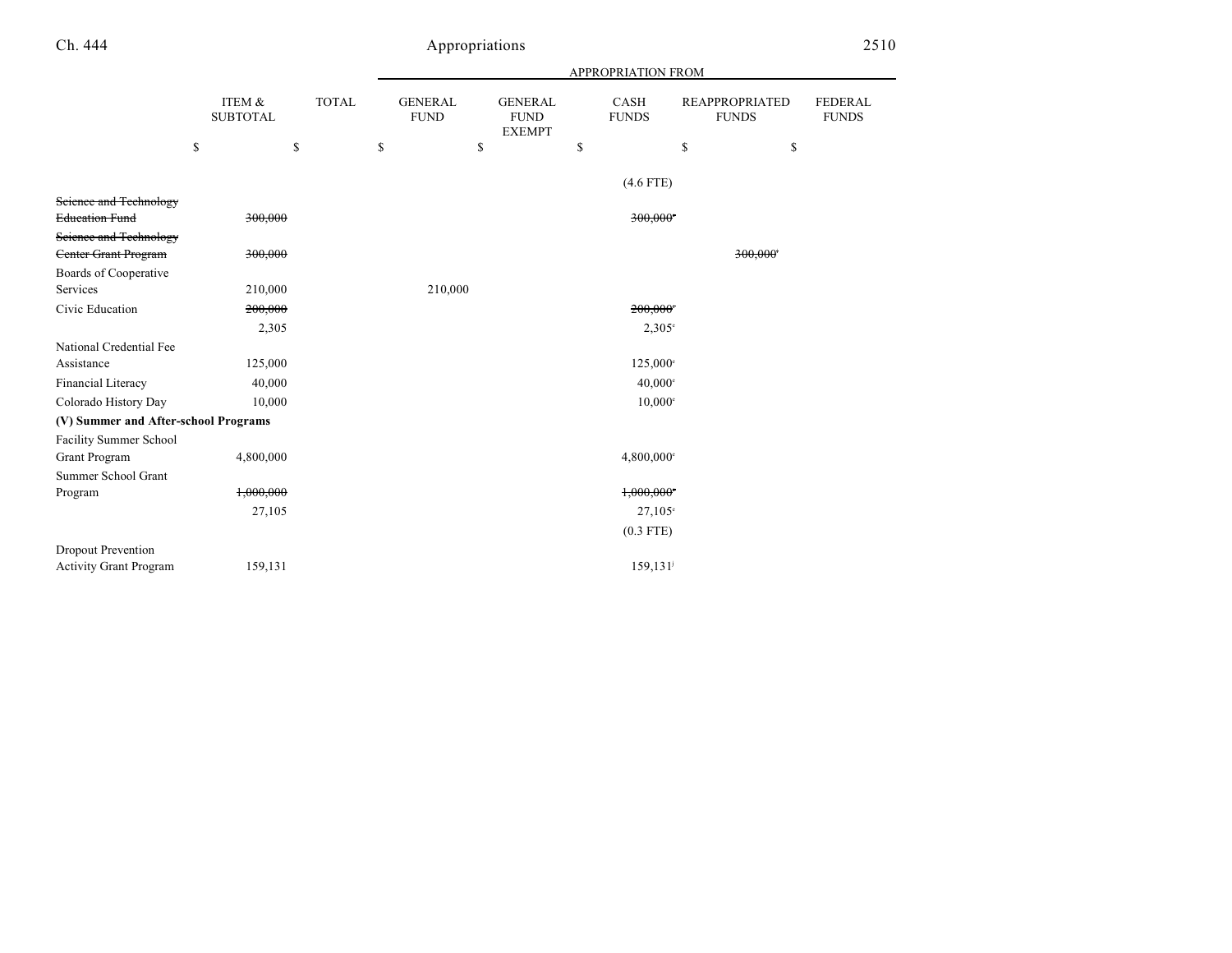#### **(VI) Other Assistance**

| Appropriated Sponsored         |               |           |                        |             |              |
|--------------------------------|---------------|-----------|------------------------|-------------|--------------|
| Programs                       | 220,537,698   |           | $1,237,000^k$          | 4,471,580   | 214,829,118  |
|                                |               |           |                        | $(6.0$ FTE) | $(67.3$ FTE) |
| Contingency Reserve            |               |           |                        |             |              |
| Fund                           | 4,770,988     |           | 4,770,988 <sup>m</sup> |             |              |
| Military Dependent             |               |           |                        |             |              |
| Supplemental Pupil             |               |           |                        |             |              |
| Enrollment                     | 1,818,517     | 1,818,517 |                        |             |              |
| Supplemental On-line           |               |           |                        |             |              |
| <b>Education Services</b>      | 480,000       |           | 480,000 <sup>n</sup>   |             |              |
| Supplemental On-line           |               |           |                        |             |              |
| <b>Education Grant Program</b> | 50,000        |           | $50,000$ <sup>n</sup>  |             |              |
|                                | 380, 702, 226 |           |                        |             |              |
|                                | 378,681,967   |           |                        |             |              |

<sup>a</sup> This amount shall be from rental income earned on public school lands that is credited to the Public School Income Fund pursuant to Section 36-1-116 (1) (a), C.R.S., and transferred to the State Public School Fund pursuant to Section 22-54-114 (1), C.R.S.

<sup>b</sup> This amount shall be from the Start Smart Nutrition Program Fund created in Section 22-82.7-105 (1), C.R.S.

This amount shall be from federal Medicaid funds transferred from the Department of Health Care Policy and Financing. <sup>c</sup>

<sup>d</sup> Pursuant to Section 22-54-117 (1.5) (a.5), C.R.S., the State Board of Education is authorized to approve and order payments from the School Capital Construction Expenditures Reserve Fund. For informational purposes, it is anticipated that the Department will spend \$184,401 of the moneys in this reserve to support 2.0 FTE and cover associated administrative expenditures.

<sup>e</sup> These amounts shall be from the State Education Fund created in Section 17 (4) (a) of Article IX of the State Constitution. Pursuant to Section 17 (3) of Article IX of the Colorado Constitution, appropriations from the State Education Fund are not subject to the limitation on fiscal year spending set forth in Section 20 of Article X of the Colorado Constitution.

This amount shall be from federal funds authorized pursuant to Title I, Part B, Subpart 1 of the federal *No Child Left Behind Act of 2001*. f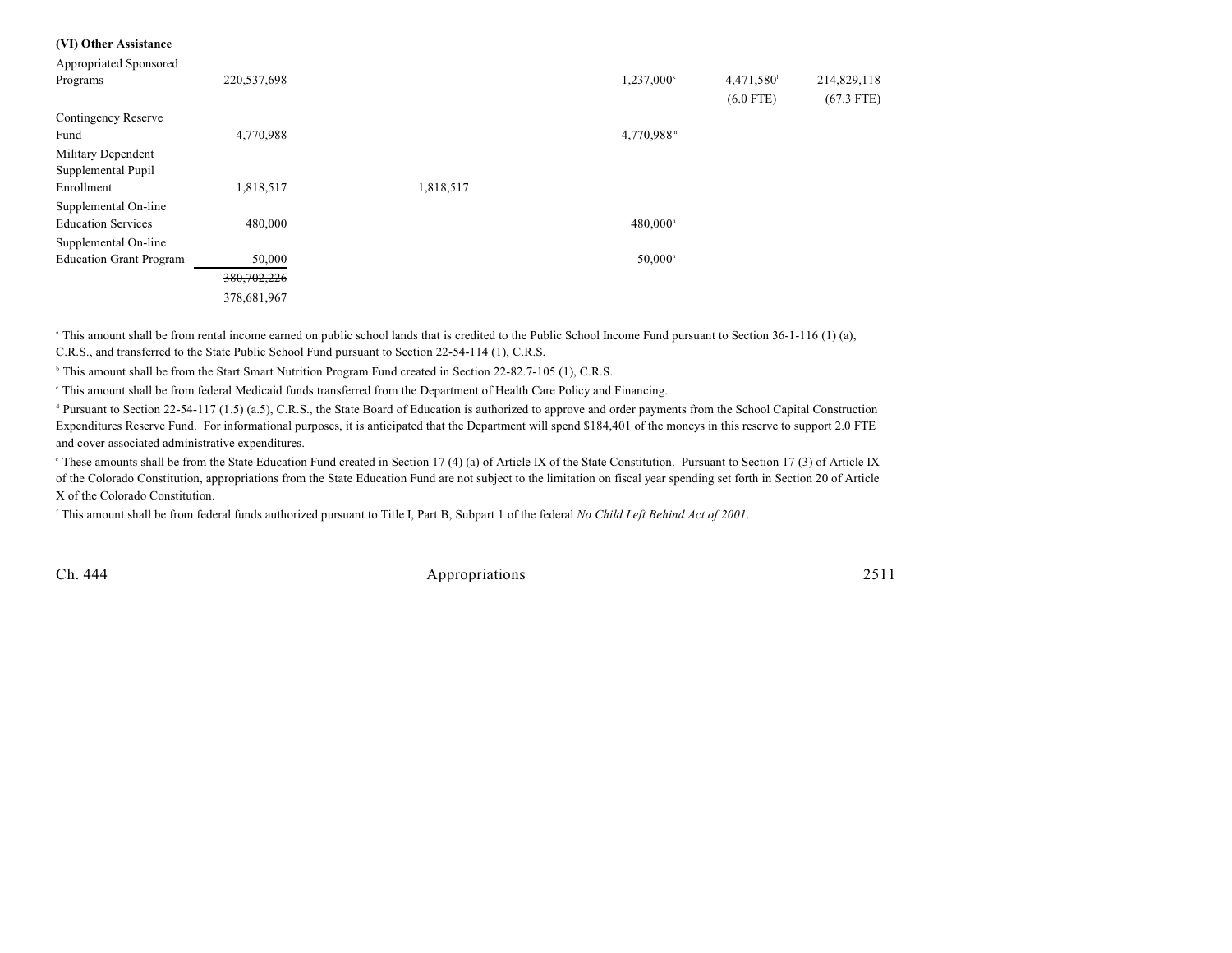|                           |        |                               | <u>IN LIWE INFITIOUT LIWEN</u>                 |                      |                                       |                                |  |  |  |
|---------------------------|--------|-------------------------------|------------------------------------------------|----------------------|---------------------------------------|--------------------------------|--|--|--|
| ITEM &<br><b>SUBTOTAL</b> | TOTAL. | <b>GENERAL</b><br><b>FUND</b> | <b>GENERAL</b><br><b>FUND</b><br><b>EXEMPT</b> | CASH<br><b>FUNDS</b> | <b>REAPPROPRIATED</b><br><b>FUNDS</b> | <b>FEDERAL</b><br><b>FUNDS</b> |  |  |  |
|                           |        |                               |                                                |                      |                                       |                                |  |  |  |
|                           |        |                               |                                                |                      |                                       |                                |  |  |  |

APPROPRIATION FROM

<sup>8</sup> This amount shall be from the Read-to-Achieve Cash Fund created in Section 22-7-908 (1), C.R.S. This amount includes \$5,325,177 \$5,174,508 based on the projected transfer of tobacco settlement moneys to the Read-to-Achieve Cash Fund pursuant to Section 24-75-1104.5 (1) (h), C.R.S.; pursuant to Section 24-22-116, C.R.S., tobacco litigation settlement funds are not state fiscal year spending as defined in Section 20 of Article X of the Colorado Constitution. This amount also includes \$1,350,000 from reserves in the Read-to-Achieve Cash Fund.

<sup>h</sup> This amount shall be from the Family Literacy Education Fund created in Section 22-2-124 (8) (b), C.R.S.

#### <sup>+</sup> <del>This amount shall be from the Science and Technology Education Fund created in Section 22-81-206 (1), C.R.S.</del>

<sup>j</sup> This amount shall be from the Dropout Prevention Activity Grant Fund created in Section 22-27.5-105 (1) (a), C.R.S.

<sup>k</sup> Of this amount, \$810,000 shall be from fees and charges for workshops, conferences, training programs, and seminars, and \$427,000 shall be from various grants and donations.

<sup>1</sup> This amount shall be transferred from the Department of Human Services.

" This amount shall be from school district reimbursements that are credited to the Contingency Reserve Fund pursuant to Section 22-54-117 (1) (c), C.R.S.

" These amounts shall be from federal mineral leasing revenues transferred to the State Public School Fund pursuant to Sections 34-63-102 and 22-54-114 (1), C.R.S.

4,108,180,038 4,105,741,763

| (3) LIBRARY PROGRAMS<br><b>PROGRAMS</b> <sup>5a</sup> |           |              |                   |              |
|-------------------------------------------------------|-----------|--------------|-------------------|--------------|
| Administration                                        | 871.430   | 743.128      | $128,302^{\circ}$ |              |
|                                                       |           | $(11.8$ FTE) | $(1.0$ FTE)       |              |
| Federal Library Funding                               | 3,008,688 |              |                   | 3,008,688    |
|                                                       |           |              |                   | $(23.8$ FTF) |

(23.8 FTE)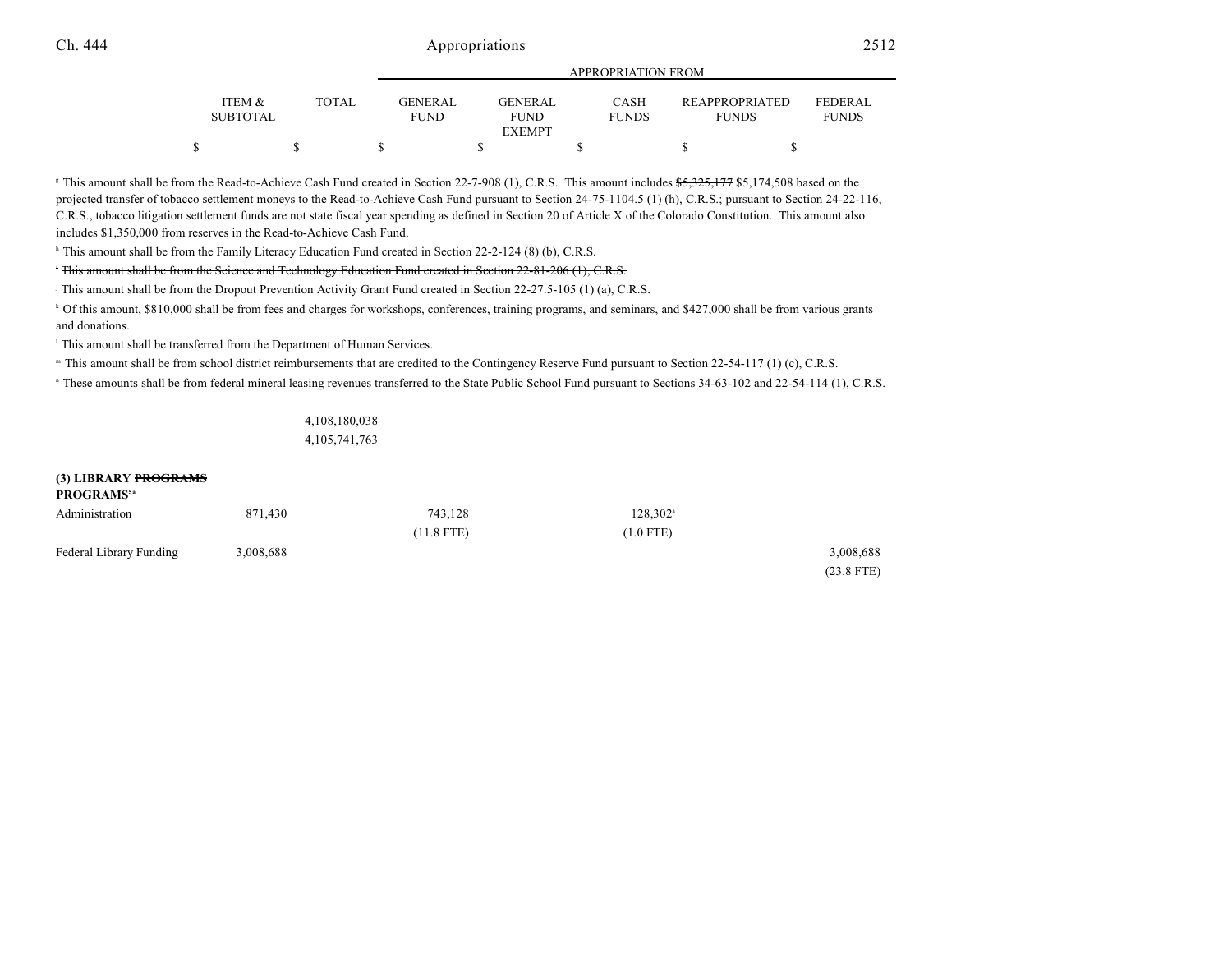| Colorado Library          |           |           |                  |                   |
|---------------------------|-----------|-----------|------------------|-------------------|
| Consortium                | 1,000,000 | 1,000,000 |                  |                   |
| Colorado Virtual Library  | 1,379,796 | 1,359,796 | $20,000^{\circ}$ |                   |
| Colorado Talking Book     |           |           |                  |                   |
| Library, Building         |           |           |                  |                   |
| Maintenance and Utilities |           |           |                  |                   |
| Expenses                  | 70,660    | 70,660    |                  |                   |
| Reading Services for the  |           |           |                  |                   |
| Blind <sup>7</sup>        | 550,000   | 300,000   |                  | $250,000^{\circ}$ |
|                           |           | 6,880,574 |                  |                   |

<sup>a</sup> These amounts shall be from grants and donations.

<sup>h</sup> This amount shall be from the Reading Services for the Blind Cash Fund created in Section 24-90-105.5 (5), C.R.S. Pursuant to Section 40-17-104 (1), C.R.S., appropriations to the Public Utilities Commission in the Department of Regulatory Agencies include an appropriation out of the Colorado Disabled Telephone Users Fund to the Reading Services for the Blind Cash Fund.

### **(4) SCHOOL FOR THE DEAF AND THE BLIND**

| (A) School Operations     |               |
|---------------------------|---------------|
| Personal Services         | 8,713,574     |
|                           | $(141.3$ FTE) |
| Early Intervention        |               |
| Services                  | 1,146,468     |
|                           | $(10.0$ FTE)  |
| Shift Differential        | 84,932        |
| <b>Operating Expenses</b> | 417,277       |
| Vehicle Lease Payments    | 19,151        |
| <b>Utilities</b>          |               |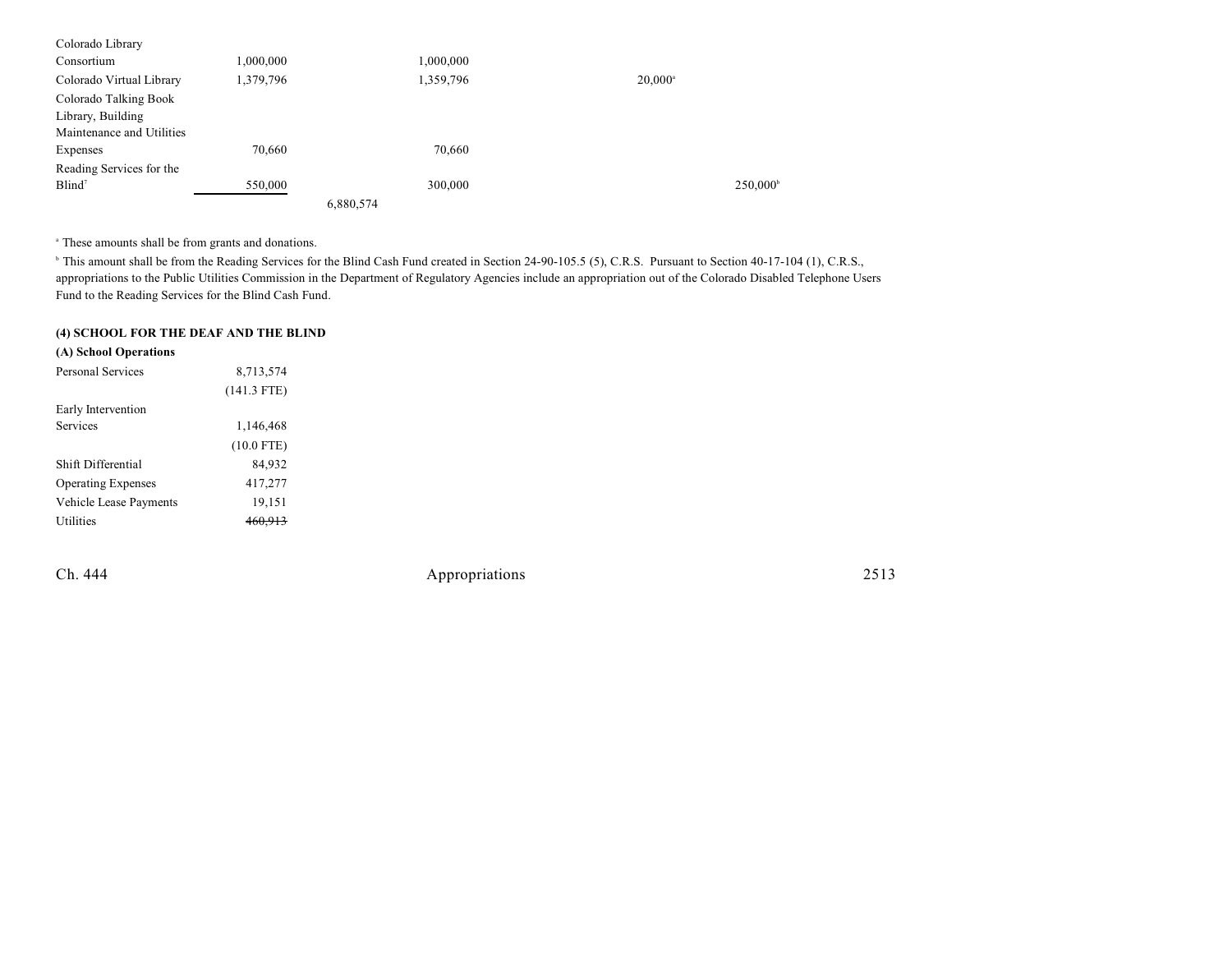|                          |                           |              | <b>APPROPRIATION FROM</b>     |                                                |    |                             |    |                                       |                                |
|--------------------------|---------------------------|--------------|-------------------------------|------------------------------------------------|----|-----------------------------|----|---------------------------------------|--------------------------------|
|                          | ITEM &<br><b>SUBTOTAL</b> | <b>TOTAL</b> | <b>GENERAL</b><br><b>FUND</b> | <b>GENERAL</b><br><b>FUND</b><br><b>EXEMPT</b> |    | <b>CASH</b><br><b>FUNDS</b> |    | <b>REAPPROPRIATED</b><br><b>FUNDS</b> | <b>FEDERAL</b><br><b>FUNDS</b> |
|                          | \$                        | \$           | \$<br>\$                      |                                                | \$ |                             | \$ | \$                                    |                                |
|                          | 493,875                   |              |                               |                                                |    |                             |    |                                       |                                |
| Allocation of State and  |                           |              |                               |                                                |    |                             |    |                                       |                                |
| Federal Categorical      |                           |              |                               |                                                |    |                             |    |                                       |                                |
| Program Funding          | 150,000                   |              |                               |                                                |    |                             |    |                                       |                                |
|                          | $(0.4$ FTE)               |              |                               |                                                |    |                             |    |                                       |                                |
| Medicaid Reimbursements  |                           |              |                               |                                                |    |                             |    |                                       |                                |
| for Public School Health |                           |              |                               |                                                |    |                             |    |                                       |                                |
| Services                 | 85,000                    |              |                               |                                                |    |                             |    |                                       |                                |
|                          | $(1.5$ FTE)               |              |                               |                                                |    |                             |    |                                       |                                |
|                          | 11,077,315                |              | 9,551,844                     |                                                |    |                             |    | 1,525,471 <sup>a</sup>                |                                |
|                          | 11,110,277                |              | 9,584,806                     |                                                |    |                             |    |                                       |                                |

<sup>a</sup> Of this amount, \$1,230,471 shall be transferred from the Assistance to Public Schools, Public School Finance, State Share of Districts' Total Program Funding line item; \$150,000 shall be transferred from various line items in the Assistance to Public Schools, Categorical Programs section; \$85,000 shall be from federal Medicaid funds transferred from the Department of Health Care Policy and Financing pursuant to the S.B. 97-101 Public School Health Services program; and \$60,000 shall be transferred from federal Child Nutrition Act funds appropriated in the Assistance to Public Schools, Appropriated Sponsored Programs subsection.

| (B) Special Purpose       |             |
|---------------------------|-------------|
| Fees and Conferences      | 120,000     |
| Federal Funds Transferred |             |
| from School Districts     | 269,000     |
|                           | $(2.8$ FTE) |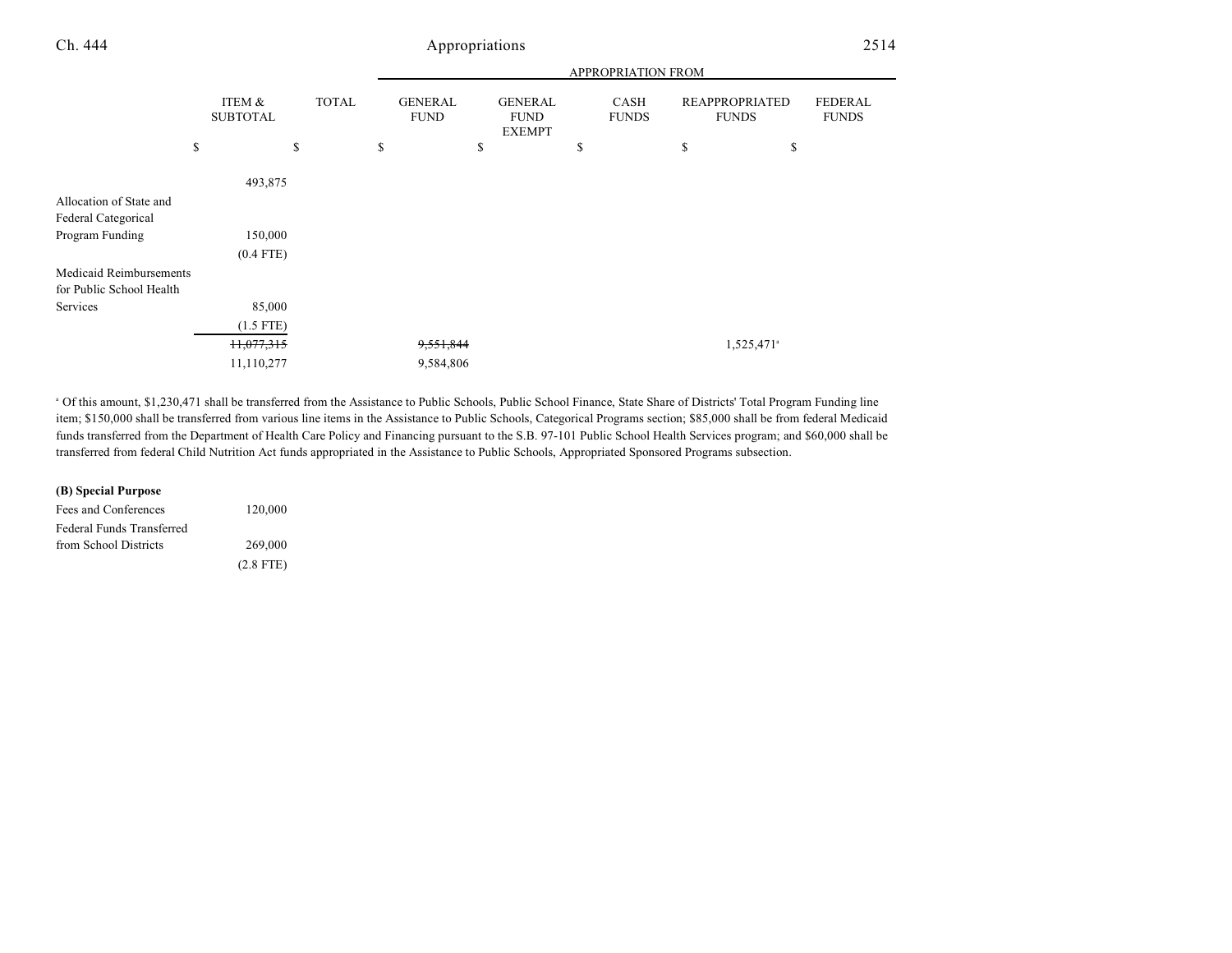| Tuition from Out-of-state |             |  |                      |           |
|---------------------------|-------------|--|----------------------|-----------|
| Students                  | 200,000     |  |                      |           |
| Summer Olympics           |             |  |                      |           |
| Housing                   | 10,000      |  |                      |           |
| Grants                    | 1,403,608   |  |                      |           |
|                           | $(9.0$ FTE) |  |                      |           |
|                           | 2,002,608   |  | 330,000 <sup>a</sup> | 1,672,608 |

 Of this amount, \$200,000 shall be tuition payments received from other states, \$120,000 shall be from fees and charges for workshops and conferences, and \$10,000 <sup>a</sup> shall be from housing reimbursements.

<sup>b</sup> This amount shall be from various federal funds transferred from the Assistance to Public Schools section.

#### 13,112,885

### **TOTALS PART III**

| (EDUCATION) | <del>\$4,169,463,765</del> \$2,806,285,598 | $$369,000,000^{\circ}$ | \$481,058,445 | <del>\$15,466,543</del> | \$497,653,179 |
|-------------|--------------------------------------------|------------------------|---------------|-------------------------|---------------|
|             | \$4,167,998,601 \$2,744,172,123            |                        | \$541,215,141 | \$15,958,158            |               |

<sup>a</sup> This amount shall be from the General Fund Exempt Account created in Section 24-77-103.6 (2), C.R.S.

**FOOTNOTES** -- The following statements are referenced to the numbered footnotes throughout section 2.

5a DEPARTMENT OF EDUCATION, MANAGEMENT AND ADMINISTRATION; AND LIBRARY PROGRAMS -- IN ADDITION TO THE TRANSFER AUTHORITY PROVIDED IN SECTION 24-75-108, C.R.S., UP TO 2.5 PERCENT OF THE TOTAL GENERAL FUND APPROPRIATIONS FOR MANAGEMENT AND ADMINISTRATION AND LIBRARY PROGRAMS MAY BE TRANSFERRED BETWEEN THE LINE ITEMS IN THESE TWO SECTIONS OF THE FY2008-09LONG BILL.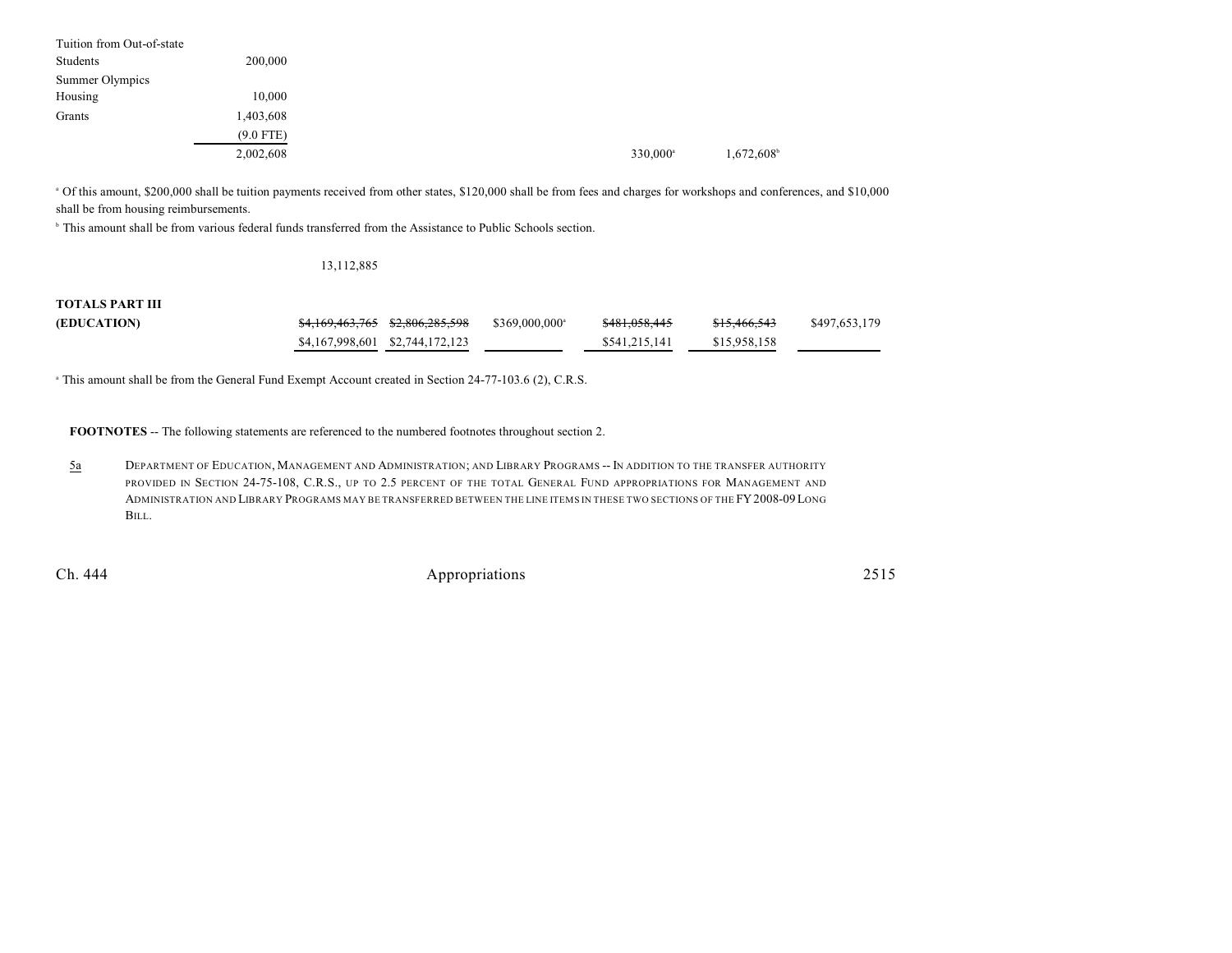|                           |       |                               | <u>IN LIWI KII HOIT LWOM</u> |                             |                                       |                         |  |  |  |
|---------------------------|-------|-------------------------------|------------------------------|-----------------------------|---------------------------------------|-------------------------|--|--|--|
| ITEM &<br><b>SUBTOTAL</b> | TOTAL | <b>GENERAL</b><br><b>FUND</b> | GENERAL<br><b>FUND</b>       | <b>CASH</b><br><b>FUNDS</b> | <b>REAPPROPRIATED</b><br><b>FUNDS</b> | FEDERAL<br><b>FUNDS</b> |  |  |  |
|                           |       |                               | <b>EXEMPT</b>                |                             |                                       |                         |  |  |  |
|                           |       |                               |                              |                             |                                       |                         |  |  |  |

APPROPRIATION FROM

6 Department of Education, Assistance to Public Schools, Public School Finance, State Share of Districts' Total Program Funding -- The minimum state aid for fiscal year 2008-09 is established at \$119.01 per student.

7 Department of Education, Library Programs, Reading Services for the Blind -- This appropriation is for the support of privately operated reading services for the blind, as authorized by Section 24-90-105.5, C.R.S. It is the intent of the General Assembly that \$500,000 of this appropriation be used to provide access to radio and television broadcasts of locally published and produced materials, including \$300,000 in one-time funding for the purchase of digital receivers, and \$50,000 of this appropriation be used to provide telephone access to digital transmissions of nationally published and produced materials.

**SECTION 2.** Part III (1), (2) (C), and the affected totals of section 2 of chapter 466, Session Laws of Colorado 2007, as the said Part III (1) and the affected totals are amended by section 1 of chapter 453 and as the said Part III (1), (2) (C), and the affected totals are further amended by section 9 of chapter 474, Session Laws of Colorado 2008, are amended to read:

#### Section 2. **Appropriation.**

### **PART III DEPARTMENT OF EDUCATION**

#### **(1) MANAGEMENT AND ADMINISTRATION**

| General Department and |                          |              |                  |                  |  |  |  |  |
|------------------------|--------------------------|--------------|------------------|------------------|--|--|--|--|
| Program Administration | $6.712.382$ <sup>a</sup> | 5.198.496    | $94.604^{\circ}$ | $1,419,282(T)^c$ |  |  |  |  |
|                        |                          | $(65.0$ FTE) | $(1.5$ FTE)      | $(14.5$ FTE)     |  |  |  |  |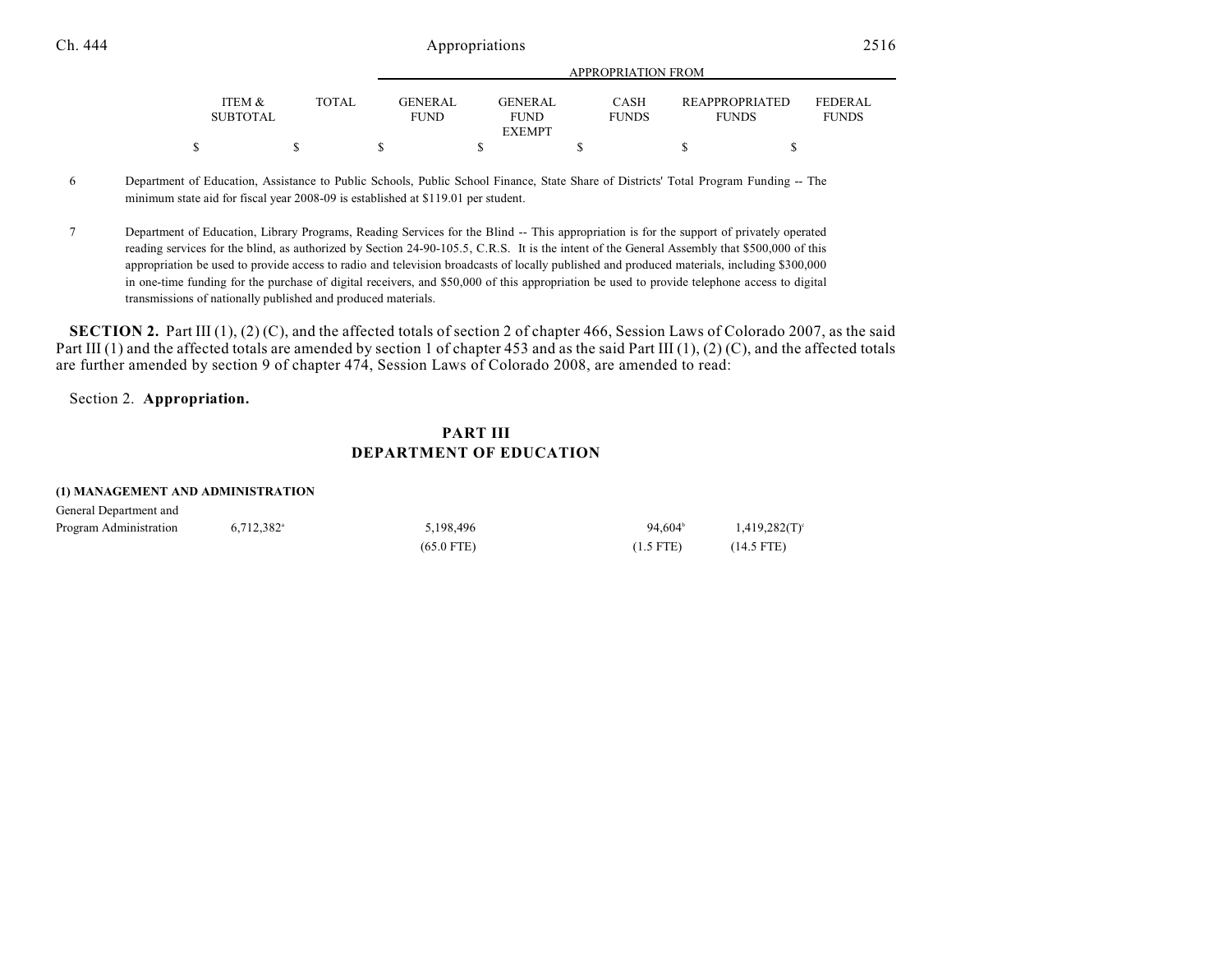| Office of Professional                                |           |                |                        |                           |         |
|-------------------------------------------------------|-----------|----------------|------------------------|---------------------------|---------|
| Services                                              | 1,552,270 |                | 1,552,270 <sup>d</sup> |                           |         |
|                                                       |           |                | $(19.0$ FTE)           |                           |         |
| Health, Life, and Dental                              | 1,978,146 | 1,041,804      | 64,203 <sup>b</sup>    | $143,515(T)$ <sup>c</sup> | 728,624 |
| Short-term Disability                                 | 33,965    | 15,428         | $1,344^b$              | $3,130(T)^{c}$            | 14,063  |
| S.B. 04-257 Amortization                              |           |                |                        |                           |         |
| <b>Equalization Disbursement</b>                      | 309,557   | 138,453        | $12,402^b$             | $28,893(T)$ <sup>c</sup>  | 129,809 |
| S.B. 06-235 Supplemental<br>Amortization Equalization |           |                |                        |                           |         |
| Disbursement                                          | 60,371    | 24,724         | 2,584 <sup>b</sup>     | $6,019(T)$ <sup>c</sup>   | 27,044  |
| Salary Survey and Senior                              |           |                |                        |                           |         |
| <b>Executive Service</b>                              | 1,042,090 | 487,114        | $39,407$ <sup>b</sup>  | $88,399(T)$ <sup>c</sup>  | 427,170 |
| Performance-based Pay                                 |           |                |                        |                           |         |
| Awards                                                | 352,370   | 134,965        | $16,377$ <sup>b</sup>  | $29,416(T)$ <sup>c</sup>  | 171,612 |
| Workers' Compensation                                 | 198,255   | 96,922         | $8,573^b$              | $12,467(T)$ <sup>c</sup>  | 80,293  |
| Legal Services for 4,188                              |           |                |                        |                           |         |
| hours                                                 | 301,625   | 171,971        | 129,654 <sup>b</sup>   |                           |         |
| Administrative Law Judge                              |           |                |                        |                           |         |
| Services                                              | 44,357    |                | $9.314$ °              | $35,043(T)$ <sup>f</sup>  |         |
| Purchase of Services from                             |           |                |                        |                           |         |
| Computer Center                                       | 648       | 648            |                        |                           |         |
| <b>Multiuse Network</b>                               |           |                |                        |                           |         |
| Payments                                              | 34,639    | 34,639         |                        |                           |         |
| Payment to Risk                                       |           |                |                        |                           |         |
| Management and Property                               |           |                |                        |                           |         |
| Funds                                                 | 79,193    | 70,412         | $3,613^{b}$            | $5,168(T)^{c}$            |         |
| Capitol Complex Leased                                |           |                |                        |                           |         |
| Space                                                 | 560,119   | 168,929        | $61,299$ <sup>b</sup>  | $39,070(T)$ <sup>c</sup>  | 290,821 |
| Ch. 444                                               |           | Appropriations |                        |                           | 2517    |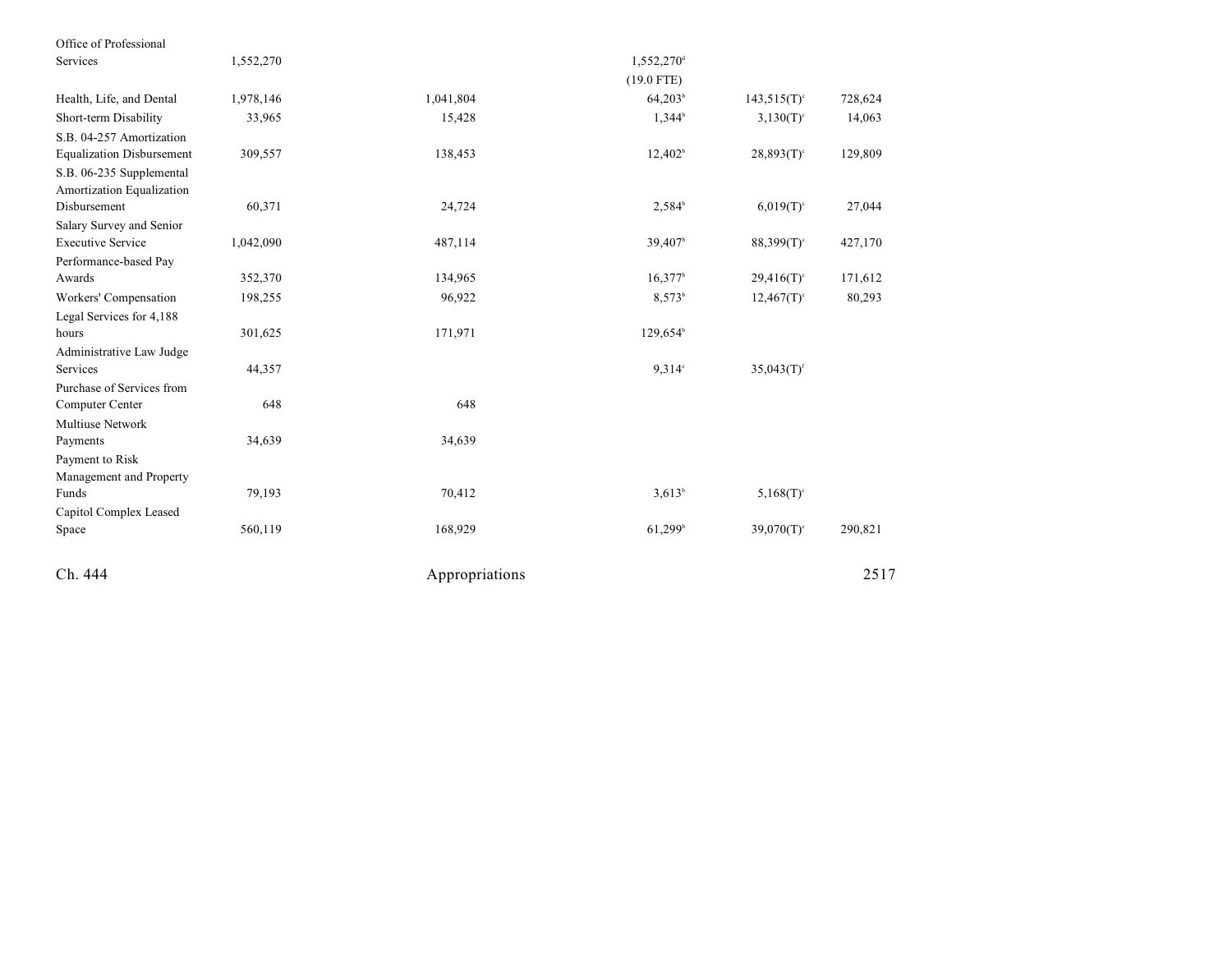|                                                |                           |              | APPROPRIATION FROM            |                                                |    |                      |    |                                       |                                |  |  |
|------------------------------------------------|---------------------------|--------------|-------------------------------|------------------------------------------------|----|----------------------|----|---------------------------------------|--------------------------------|--|--|
|                                                | ITEM &<br><b>SUBTOTAL</b> | <b>TOTAL</b> | <b>GENERAL</b><br><b>FUND</b> | <b>GENERAL</b><br><b>FUND</b><br><b>EXEMPT</b> |    | CASH<br><b>FUNDS</b> |    | <b>REAPPROPRIATED</b><br><b>FUNDS</b> | <b>FEDERAL</b><br><b>FUNDS</b> |  |  |
| \$                                             |                           | \$           | \$<br>\$                      |                                                | \$ |                      | \$ | \$                                    |                                |  |  |
| <b>Emeritus Retirement</b>                     | 12,428                    |              | 12,428                        |                                                |    |                      |    |                                       |                                |  |  |
| Reprinting and Distributing<br>Laws Concerning |                           |              |                               |                                                |    |                      |    |                                       |                                |  |  |
| Education                                      | 35,480                    |              |                               |                                                |    | 35,480 <sup>s</sup>  |    |                                       |                                |  |  |
| <b>Information Technology</b>                  |                           |              |                               |                                                |    |                      |    |                                       |                                |  |  |
| <b>Asset Maintenance</b>                       | 90,697                    |              | 90,697                        |                                                |    |                      |    |                                       |                                |  |  |
|                                                | 306,813                   |              | 140,697                       |                                                |    |                      |    | $166, 116^m$                          |                                |  |  |
| Disaster Recovery                              | 19,722                    |              | 19,722                        |                                                |    |                      |    |                                       |                                |  |  |
| Colorado Student                               |                           |              |                               |                                                |    |                      |    |                                       |                                |  |  |
| Assessment Program                             | 19,609,229                |              | 14,909,506                    |                                                |    |                      |    |                                       | 4,699,723h                     |  |  |
|                                                |                           |              |                               |                                                |    |                      |    |                                       | $(4.7$ FTE)                    |  |  |
| Federal Grant for State                        |                           |              |                               |                                                |    |                      |    |                                       |                                |  |  |
| Assessments and Related                        |                           |              |                               |                                                |    |                      |    |                                       |                                |  |  |
| Activities                                     | 2,033,747                 |              |                               |                                                |    |                      |    |                                       | 2,033,747h                     |  |  |
|                                                |                           |              |                               |                                                |    |                      |    |                                       | $(3.0$ FTE)                    |  |  |
| School Accountability                          |                           |              |                               |                                                |    |                      |    |                                       |                                |  |  |
| Reports and State Data                         |                           |              |                               |                                                |    |                      |    |                                       |                                |  |  |
| Reporting System                               | 1,308,453                 |              | 1,308,453                     |                                                |    |                      |    |                                       |                                |  |  |
|                                                |                           |              | $(3.0$ FTE)                   |                                                |    |                      |    |                                       |                                |  |  |
| Longitudinal Analyses of                       |                           |              |                               |                                                |    |                      |    |                                       |                                |  |  |
| <b>Student Assessment Results</b>              | 277,124                   |              | 277,124                       |                                                |    |                      |    |                                       |                                |  |  |
|                                                |                           |              | $(3.0$ FTE)                   |                                                |    |                      |    |                                       |                                |  |  |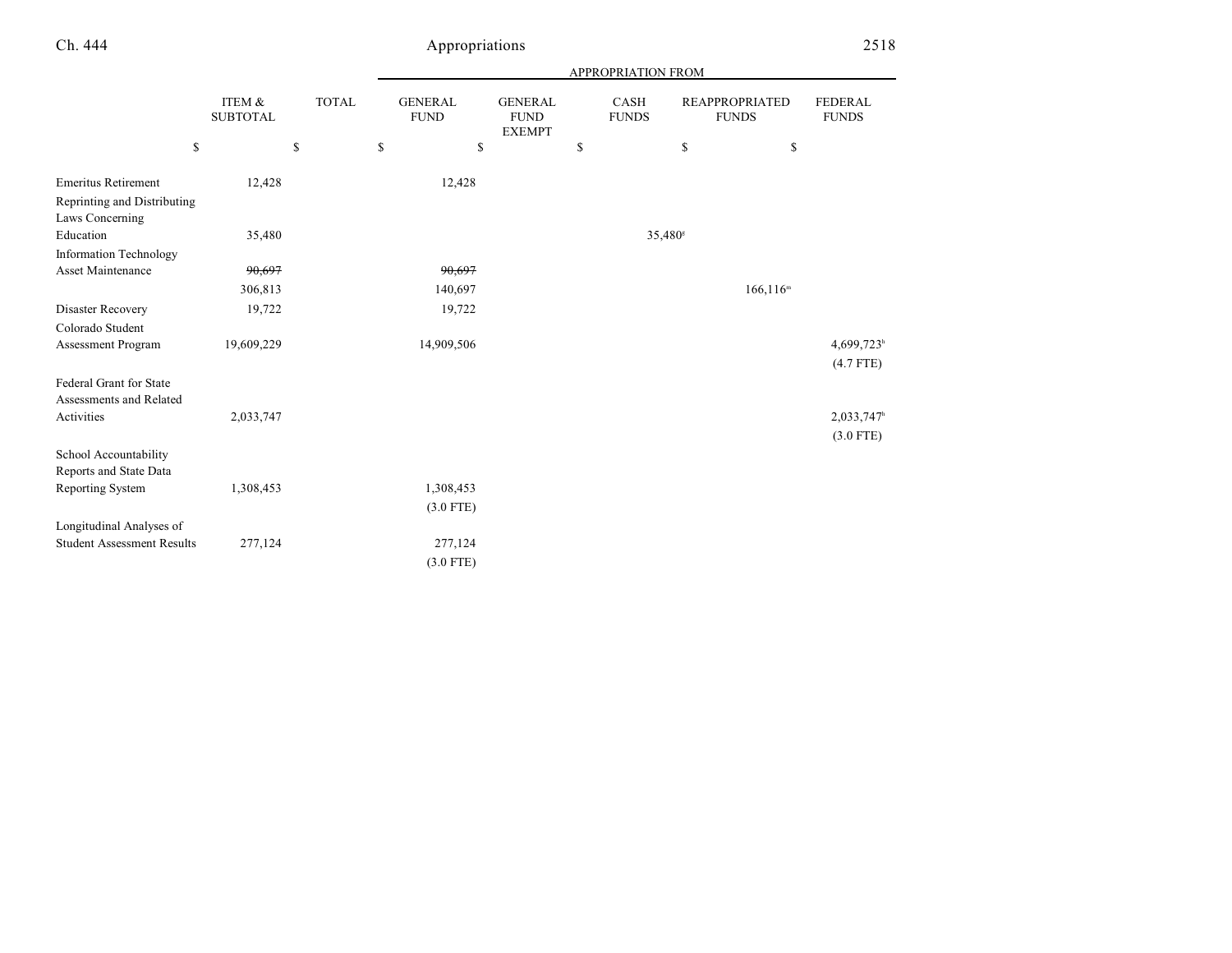| <b>State Charter School</b><br>Institute Administration,<br>Oversight, and |           |                       |                       |
|----------------------------------------------------------------------------|-----------|-----------------------|-----------------------|
| Management                                                                 | 1,431,800 |                       | $1,431,800(T)^{i}$    |
|                                                                            |           |                       | $(7.0$ FTE)           |
| Other Transfers to Institute                                               |           |                       |                       |
| <b>Charter Schools</b>                                                     | 1,105,000 |                       | 1,105,000(T)          |
| Direct Administrative and                                                  |           |                       |                       |
| Support Services Provided                                                  |           |                       |                       |
| by the Department to the                                                   |           |                       |                       |
| <b>State Charter School</b>                                                |           |                       |                       |
| Institute                                                                  | 97,000    |                       | $97,000(T)^k$         |
|                                                                            |           |                       | $(2.0$ FTE)           |
| Department Implementation                                                  |           |                       |                       |
| of Section 22-30.5-501 et                                                  |           |                       |                       |
| seq., C.R.S.                                                               | 529,762   |                       | $529,762(T)^{i}$      |
|                                                                            |           |                       | $(5.0$ FTE)           |
| Financial Literacy                                                         | 40,000    |                       | $40,000$ <sup>1</sup> |
| Civic Education                                                            | 200,000   |                       | 200,000               |
|                                                                            |           | <del>40,050,429</del> |                       |
|                                                                            |           | 40,266,545            |                       |

<sup>a</sup> For informational purposes only, this amount includes the following: \$6,025,766 for personal services; \$654,366 for operating expenses; and \$32,250 for capital outlay.

<sup>b</sup> Of these amounts, it is estimated that \$323,548 shall be from the Educator Licensure Cash Fund created in Section 22-60.5-112, C.R.S., and \$110,512 shall be from general education development program fees.

 Of these amounts, it is estimated that \$1,392,864 shall be from indirect cost recoveries; \$197,045 shall be from the Assistance to Public Schools, Categorical <sup>c</sup> Programs, Other Categorical Programs, Public School Transportation line item; and \$185,450 shall be from various appropriations to the Department of Education.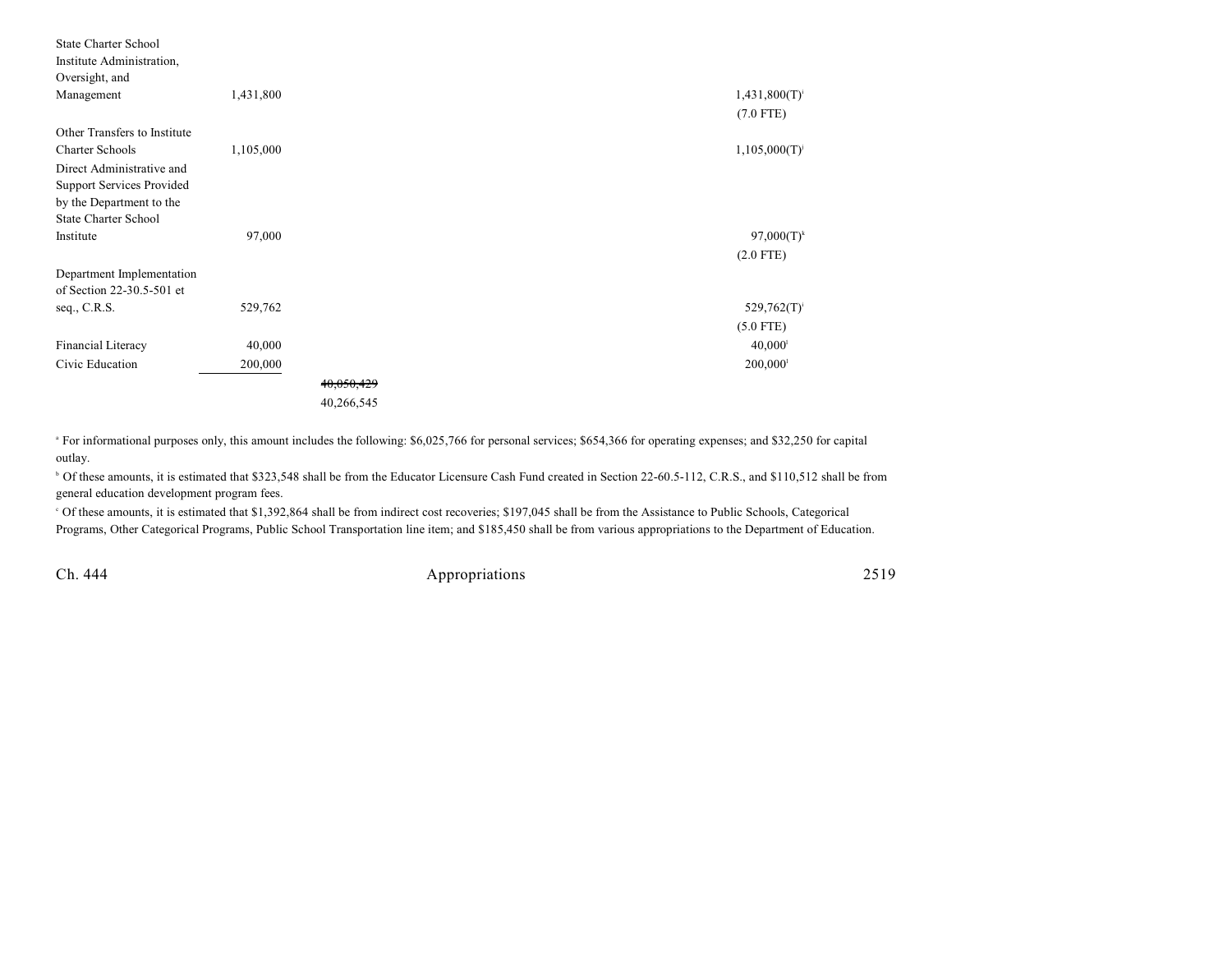|                           |        |                        | <u>IN LIWE KENTION LIWEN</u>            |                      |                                       |                         |  |  |  |  |  |
|---------------------------|--------|------------------------|-----------------------------------------|----------------------|---------------------------------------|-------------------------|--|--|--|--|--|
| ITEM &<br><b>SUBTOTAL</b> | TOTAL. | <b>GENERAL</b><br>FUND | <b>GENERAL</b><br>FUND<br><b>EXEMPT</b> | CASH<br><b>FUNDS</b> | <b>REAPPROPRIATED</b><br><b>FUNDS</b> | FEDERAL<br><b>FUNDS</b> |  |  |  |  |  |
|                           |        |                        |                                         |                      |                                       |                         |  |  |  |  |  |

APPROPRIATION FROM

<sup>d</sup> Of this amount, \$1,544,770 shall be from the Educator Licensure Cash Fund created in Section 22-60.5-112, C.R.S., and \$7,500 shall be from the Nonpublic School Fingerprint Fund created in Section 22-1-121 (1.7) (c), C.R.S. For informational purposes only, this amount includes the following: \$1,109,525 for personal services; \$274,636 for operating expenses; \$154,909 for indirect cost recoveries; and \$13,200 for capital outlay.

<sup>e</sup> This amount shall be from the Educator Licensure Cash Fund created in Section 22-60.5-112, C.R.S.

 This amount shall be from the Assistance to Public Schools, Categorical Programs, District Programs Required by Statute, Special Education - Children with f Disabilities line item.

<sup>8</sup> This amount shall be from the Public School Income Fund pursuant to Section 22-2-112 (1) (i), C.R.S.

<sup>h</sup> These amounts shall be from the federal grant for state assessments and related activities authorized pursuant to Title V1, Part A, Section 6113 of the federal *No Child Left Behind Act of 2001*.

<sup>1</sup> These amounts shall be from the Assistance to Public Schools, Public School Finance, State Share of Districts' Total Program Funding line item.

Of this amount, \$940,000 is estimated to be from various line items in the Assistance to Public Schools section and \$165,000 is estimated to be from reserves in the State Charter School Institute Fund created in Section 22-30.5-506 (1), C.R.S.

<sup>k</sup> This amount shall be from the State Charter School Institute Administration, Oversight, and Management line item.

<sup>1</sup> These amounts shall be from the State Education Fund created in Section 17 (4) of Article IX of the State Constitution. Pursuant to Section 17 (3) of Article IX of the Colorado Constitution, appropriations from the State Education Fund are not subject to the limitation on fiscal year spending set forth in Section 20 of Article X of the Colorado Constitution.

**THIS AMOUNT SHALL BE FROM THE STATE PUBLIC SCHOOL FUND PURSUANT TO SECTION 22-54-114 (4), C.R.S.**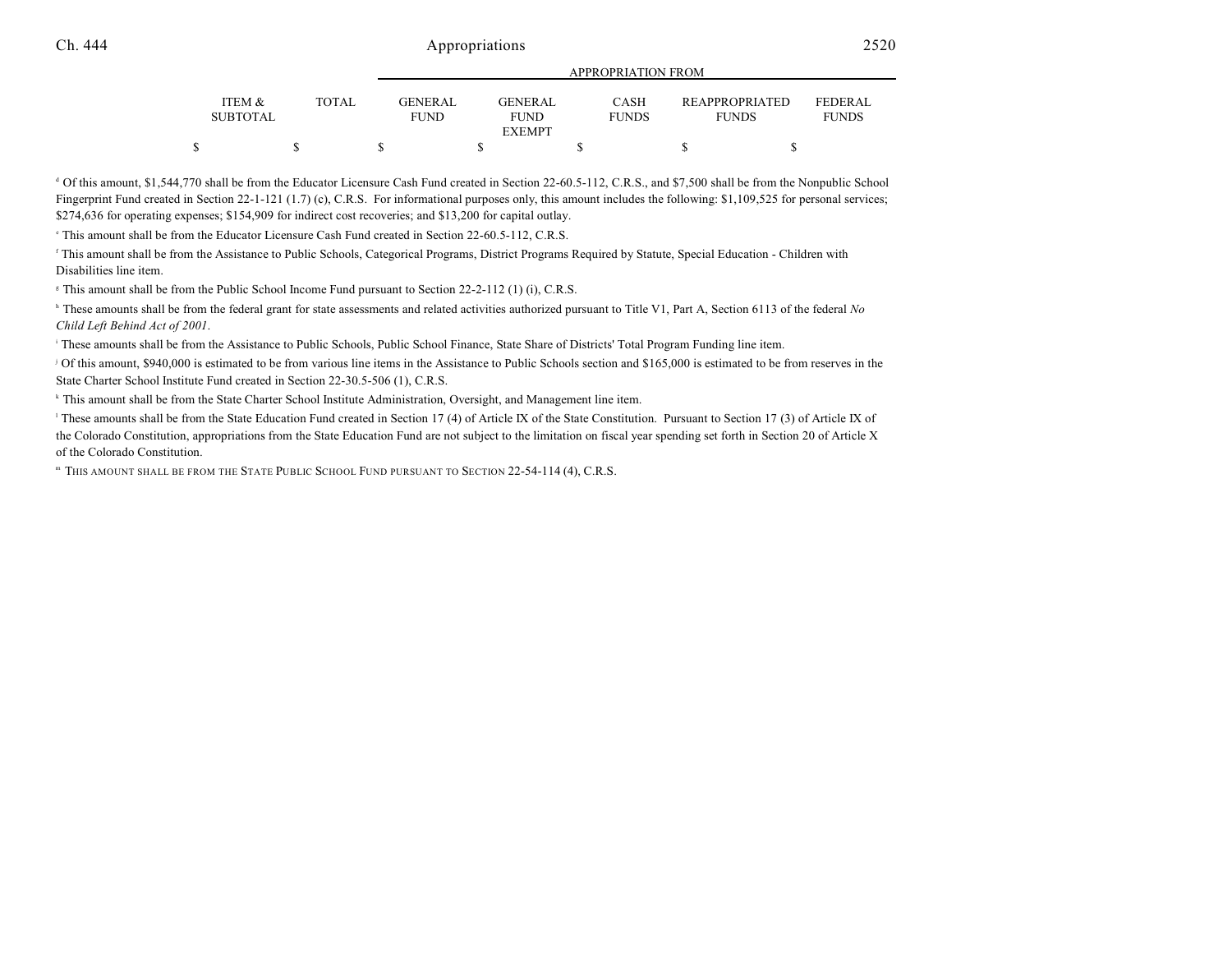| (2) ASSISTANCE TO PUBLIC SCHOOLS                         |                         |            |                          |
|----------------------------------------------------------|-------------------------|------------|--------------------------|
| (C) Grant Programs and Other Distributions <sup>16</sup> |                         |            |                          |
| Read-to-Achieve Grant                                    |                         |            |                          |
| Program                                                  | 4,918,187               |            | 4,918,187 <sup>a</sup>   |
| Federal Title I Reading                                  |                         |            |                          |
| <b>First Grant</b>                                       | 10,878,225              |            | 10,878,225               |
|                                                          |                         |            | $(9.0$ FTE)              |
| Family Literacy Education                                |                         |            |                          |
| Fund                                                     | 200,000                 |            | 200,000°                 |
| Family Literacy Education                                |                         |            |                          |
| Grant Program                                            | 200,000                 |            | 200,000                  |
| Summer School Grant                                      |                         |            |                          |
| Program                                                  | 1,000,000               |            | $1,000,000$ <sup>c</sup> |
|                                                          |                         |            | $(0.3$ FTE)              |
| Facility Summer School                                   |                         |            |                          |
| Grant Program                                            | 500,000                 |            | 500,000°                 |
| National Credential Fee                                  |                         |            |                          |
| Assistance                                               | 100,000                 |            | $100,000$ °              |
| S.B. 97-101 Public School                                |                         |            |                          |
| <b>Health Services</b>                                   | 191,696                 |            | $191,696(T)^{d}$         |
|                                                          |                         |            | $(1.4$ FTE)              |
| State Public School Fund,                                |                         |            |                          |
| Contingency Reserve                                      | 4,439,728               |            | 4,439,728 <sup>c</sup>   |
| State Public School Fund,                                |                         |            |                          |
| School Capital                                           |                         |            |                          |
| <b>Construction Expenditures</b>                         |                         |            |                          |
| Reserve                                                  | 10,000,000 <sup>f</sup> | 10,000,000 |                          |
|                                                          |                         |            |                          |
|                                                          |                         |            |                          |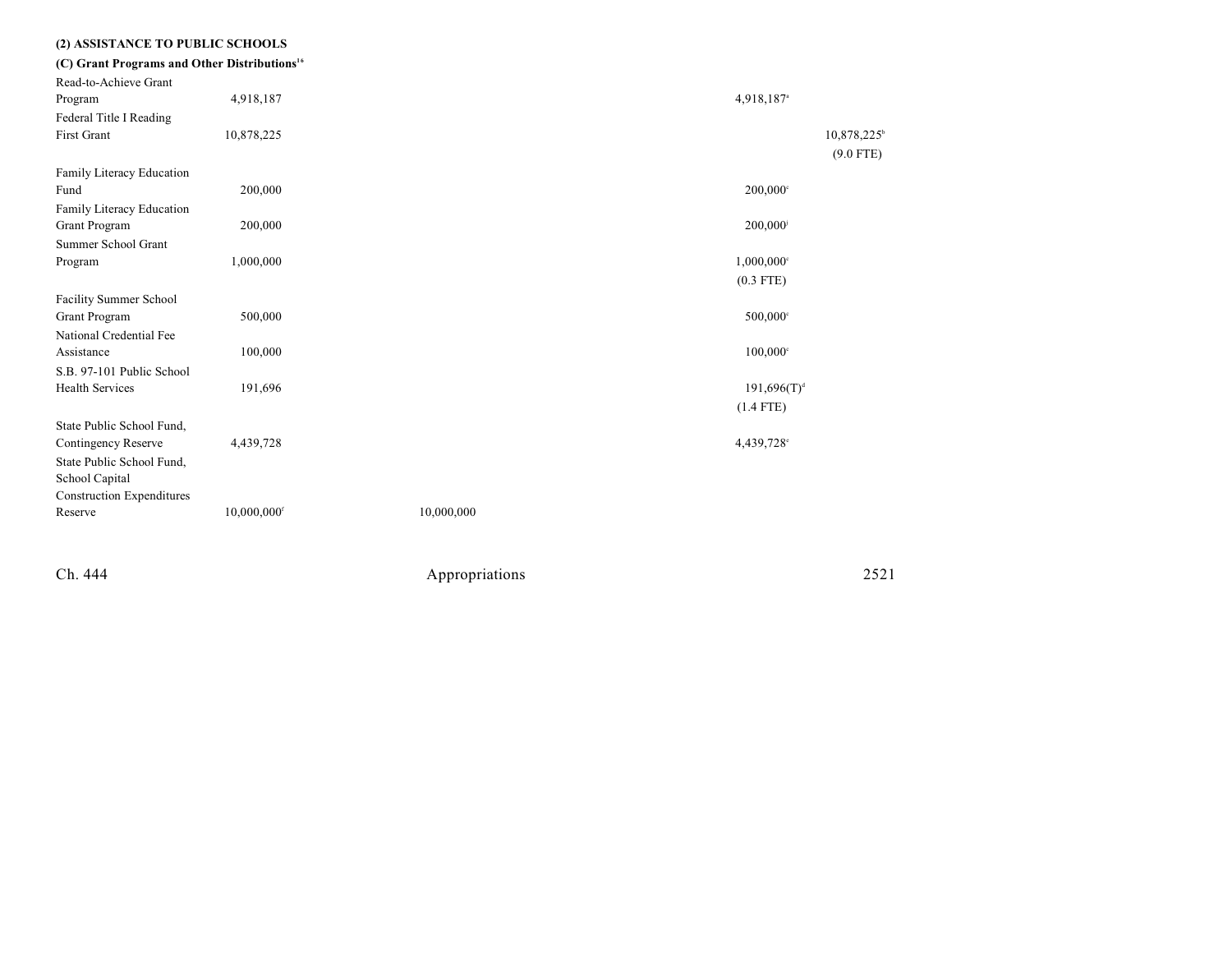|                                            |                           |              | <b>APPROPRIATION FROM</b> |                               |    |                                                |    |                      |                                       |                                |
|--------------------------------------------|---------------------------|--------------|---------------------------|-------------------------------|----|------------------------------------------------|----|----------------------|---------------------------------------|--------------------------------|
|                                            | ITEM &<br><b>SUBTOTAL</b> | <b>TOTAL</b> |                           | <b>GENERAL</b><br><b>FUND</b> |    | <b>GENERAL</b><br><b>FUND</b><br><b>EXEMPT</b> |    | CASH<br><b>FUNDS</b> | <b>REAPPROPRIATED</b><br><b>FUNDS</b> | <b>FEDERAL</b><br><b>FUNDS</b> |
|                                            | \$                        | \$           | \$                        |                               | \$ |                                                | \$ |                      | \$<br>\$                              |                                |
| School Construction and<br>Renovation Fund | 20,000,000                |              |                           | $10,000,000$ <sup>s</sup>     |    |                                                |    |                      | $10,000,000$ <sup>h</sup>             |                                |
| Charter School Capital<br>Construction     | 5,000,000                 |              |                           |                               |    |                                                |    |                      | $5,000,000$ <sup>c</sup>              |                                |
| <b>State Match for School</b>              |                           |              |                           |                               |    |                                                |    |                      |                                       |                                |
| Lunch Program                              | 2,472,644                 |              |                           |                               |    |                                                |    | 2,472,644            |                                       |                                |
| School Breakfast Program                   | 1,200,000                 |              |                           | 1,200,000                     |    |                                                |    |                      |                                       |                                |
|                                            | 1,150,000                 |              |                           | 1,150,000                     |    |                                                |    |                      |                                       |                                |
| Military Dependent<br>Supplemental Pupil   |                           |              |                           |                               |    |                                                |    |                      |                                       |                                |
| Enrollment Aid                             | 1,818,517                 |              |                           | 1,818,517                     |    |                                                |    |                      |                                       |                                |
| Boards of Cooperative                      |                           |              |                           |                               |    |                                                |    |                      |                                       |                                |
| Services                                   | 210,000                   |              |                           | 210,000                       |    |                                                |    |                      |                                       |                                |
| Colorado History Day                       | 10,000                    |              |                           |                               |    |                                                |    |                      | $10,000$ <sup>c</sup>                 |                                |
|                                            | 63,138,997                |              |                           |                               |    |                                                |    |                      |                                       |                                |
|                                            | 63,088,997                |              |                           |                               |    |                                                |    |                      |                                       |                                |

<sup>a</sup> This amount shall be from the Read-to-Achieve Cash Fund created in Section 22-7-506 (4) (a) (I), C.R.S. This amount includes \$4,111,088 based on the projected transfer of tobacco settlement moneys to the Read-to-Achieve Cash Fund pursuant to Section 24-75-1104.5 (1) (h), C.R.S.; pursuant to Section 24-22-116, C.R.S., tobacco litigation settlement funds are not state fiscal year spending as defined in Section 20 of Article X of the Colorado Constitution. This amount also includes \$807,099 from reserves in the Read-to-Achieve Cash Fund.

<sup>h</sup> This amount shall be from federal funds authorized pursuant to Title I, Part B, Subpart 1 of the federal *No Child Left Behind Act of 2001*.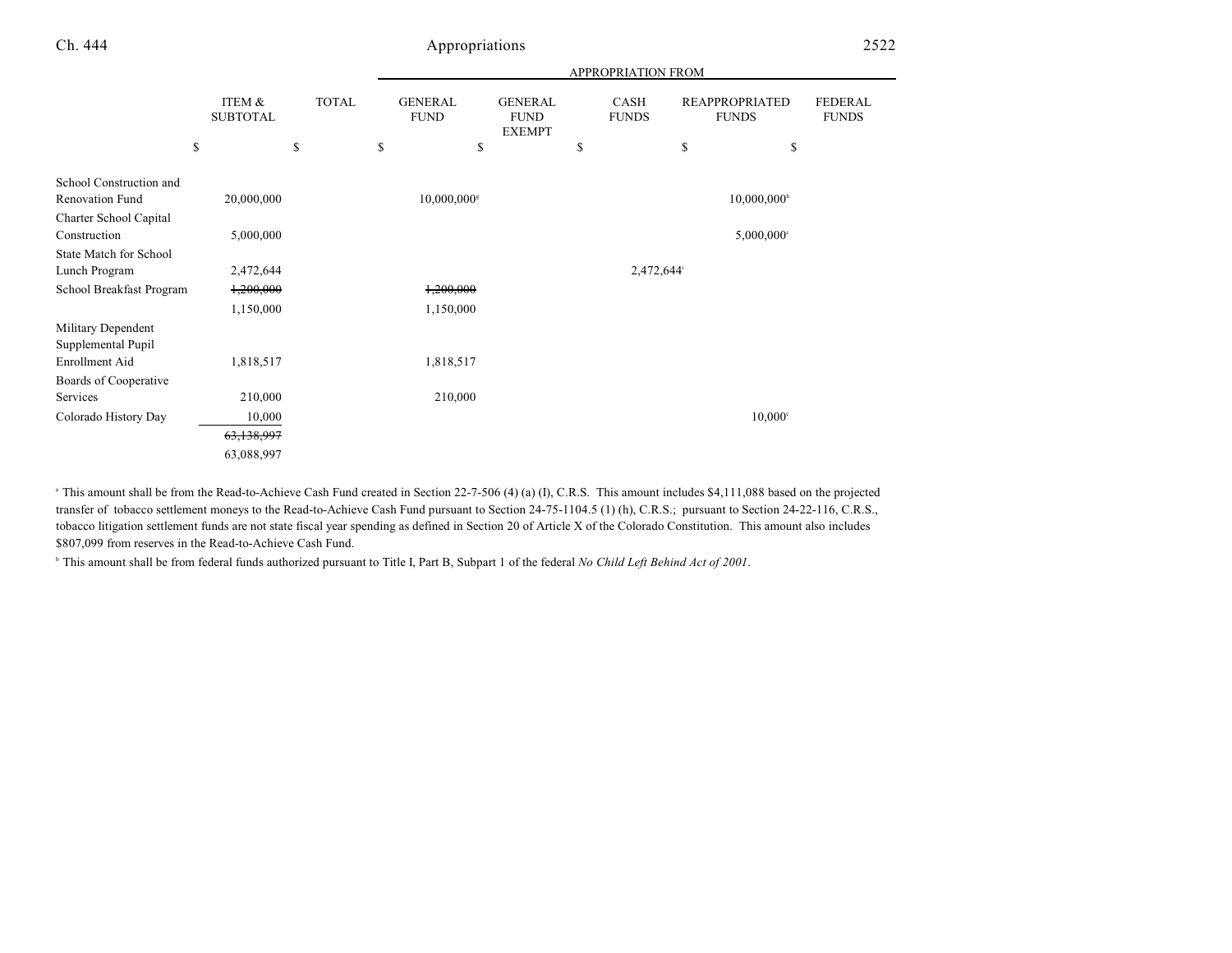<sup>e</sup> These amounts shall be from the State Education Fund created in Section 17 (4) of Article IX of the State Constitution. Pursuant to Section 17 (3) of Article IX of the Colorado Constitution, appropriations from the State Education Fund are not subject to the limitation on fiscal year spending set forth in Section 20 of Article X of the Colorado Constitution.

<sup>d</sup> This amount shall be from federal Medicaid funds transferred from the Department of Health Care Policy and Financing.

<sup>e</sup> This amount shall be from school district reimbursements that are credited to the State Public School Fund, Contingency Reserve, pursuant to Section 22-54-117 (5) (b), C.R.S.

<sup>f</sup> Pursuant to Section 22-54-117 (1.5) (a), C.R.S., the State Board of Education is authorized to approve and order payments from the State Public School Fund, School Capital Construction Expenditures Reserve. For informational purposes, it is anticipated that the Department will spend \$166,856 of the moneys in this reserve to support 2.0 FTE and cover associated administrative expenditures.

 Of this amount, \$5,000,000 is appropriated as a result of a requirement of a final state court order and shall not be subject to the statutory limitation on General Fund <sup>g</sup> appropriations pursuant to Section 24-75-201.1 (1) (a) (III) (B), C.R.S.

<sup>h</sup> This amount shall be from the School Construction and Renovation Fund established in Section 22-43.7-103 (1), C.R.S.

<sup> $\pm$ </sup>This amount shall be from rental income earned on public school lands that is credited to the Public School Income Fund pursuant to Section 36-1-116 (1) (a),

C.R.S., and transferred to the State Public School Fund pursuant to Section 22-54-114 (1), C.R.S.

This amount shall be from the Family Literacy Education Fund created in Section  $22-2-124$  (8) (b), C.R.S.

3,942,257,088 3,942,207,088

#### **TOTALS PART III**

| (EDUCATION) <sup>4, 5</sup> |                 | $$3,996,681,010$ $$2,688,852,925^\circ$ $$327,600,000^\circ$ | \$15,090,644 | <del>\$468.297.552</del> ° | \$496,839,889 |
|-----------------------------|-----------------|--------------------------------------------------------------|--------------|----------------------------|---------------|
|                             | \$3,996,847,126 |                                                              |              | \$468,463,668°             |               |

<sup>a</sup> Of this amount, \$5,000,000 shall be exempt from the statutory limitation on General Fund appropriations imposed by Section 24-75-201.1, C.R.S.

<sup>b</sup> This amount shall be from the General Fund Exempt Account created in Section 24-77-103.6 (2), C.R.S.

 $\degree$  Of this amount, \$10,797,100 contains a (T) notation.